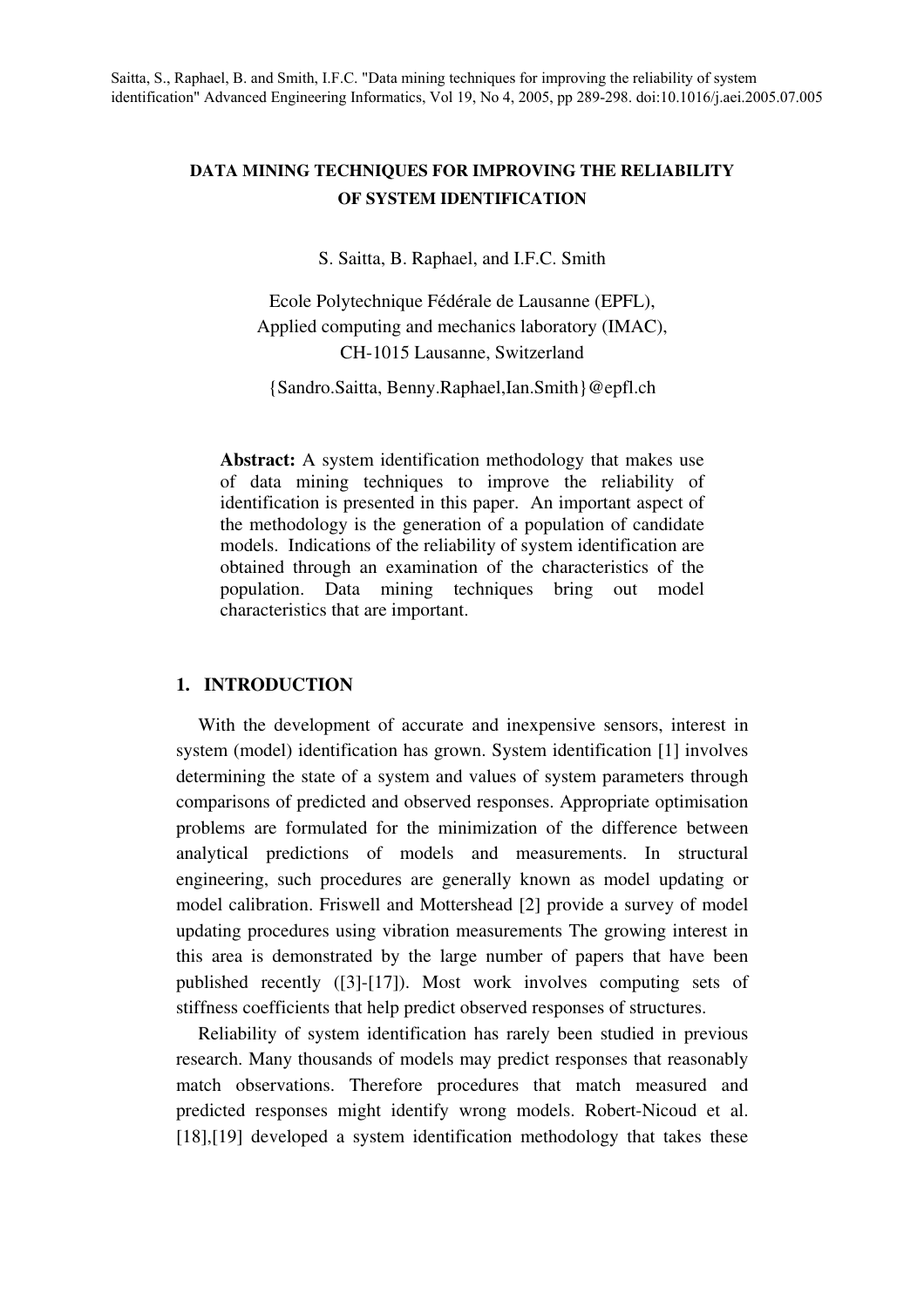factors into account. A key aspect of this methodology is the generation of a population of candidate solutions in the feasible domain whose objective function values lie below a threshold. An indication of the reliability of identification is obtained through an examination of the characteristics of the population. If all candidate models lie in a narrow well-defined region of the search space, the solution is likely to be unique and identification is reliable. On the other hand, if candidates are distributed among multiple clusters or if the parameter values of candidates vary widely, reliability of identification is poor. A simple semi-automatic feature extraction procedure was used to extract characteristics of the set of candidate models. Features such as the ranges of parameter values and the number of distinct classes of models are extracted with this procedure. The present work extends this methodology to include more sophisticated data mining techniques.

Data mining is an active research area. Even though several textbooks  $([20],[21],[22])$  and research publications  $([23],[24])$  on data mining have come out recently, mining model data is a novel concept. Data mining techniques have never been used for identifying characteristics of good models that explain observations. Features extracted using data mining provide indications related to the reliability of system identification and actions to be taken for improving the quality of system identification. This has never been attempted before.

The outline of the paper is as follows: Factors that affect the reliability of system identification are discussed in Section 2. Our methodology for system identification is presented in Section 3. An example of application of the methodology is provided in Section 4. Section 5 contains the conclusions.

#### **2. Reliability of system identification**

In system identification, models are selected through computing a distance function that evaluates the difference between predictions and observations. Model selection and calibration involves minimisation of the distance function through searching for appropriate values of model parameters. However, different types of errors could influence the results and accurate estimates of model parameters are difficult to obtain. In this study, **reliability of identification** is defined as the probability that the candidate model(s) obtained through system identification corresponds to reality. Reliability of system identification is poor when many models produce the same response at measured locations.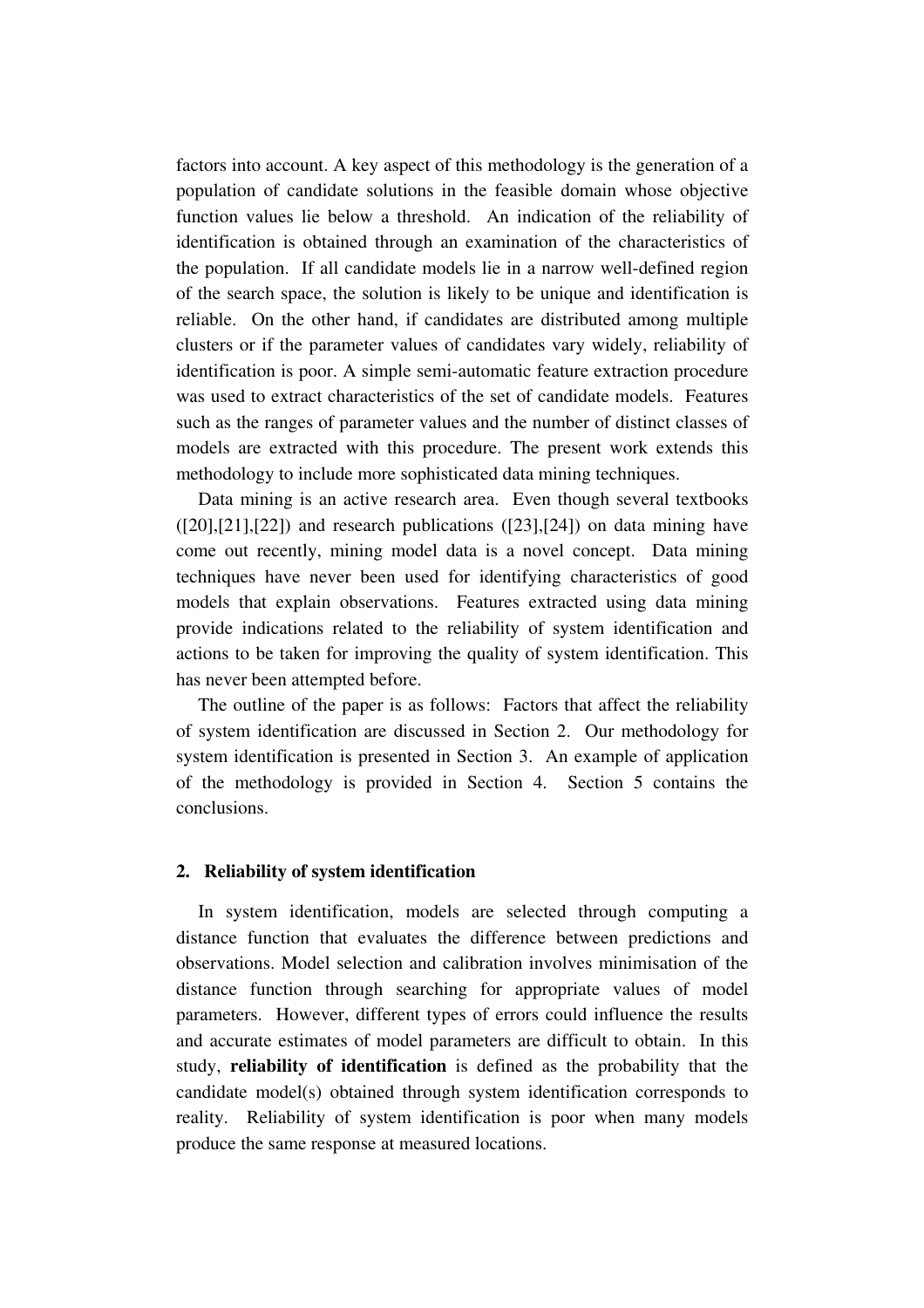The degree of match between model predictions and measurements is evaluated using a distance function such as the one given below:

Euclidean distance = 
$$
\sqrt{\sum_{i} (x_{i,c} - x_{i,m})^2}
$$
 (1)

where  $x_{i,m}$  is the value measured at the i-th measurement point and  $x_{i,c}$  is the corresponding value computed using the model. Model identification procedures minimize the distance function through searching for appropriate values of model parameters. If  $x_{i,a}$  is the real value of the response at the i-th measurement point and  $e_{i,meas}$  is the corresponding measurement error,

 $x_{i,a} = x_{i,m} + e_{i,meas}$  (2)

Modeling error ([25]) consists of 4 components, these are due to mathematical modeling (differential equations)  $(e_1)$ , numerical computation of solutions, for example, discretisation errors  $(e_2)$ , wrong assumptions for example, related to boundary conditions  $(e_{3a})$  and wrong values of parameters for example, values of moment of inertia and Young's modulus  $(e_{3b})$ . Therefore,

$$
x_{i,a} = x_{i,c} + e_{i,1} + e_{i,2} + e_{i,3a} + e_{i,3b}
$$
 (3)

Substituting equations (2) and (3) in (1),

Euclidean distance = 
$$
\sqrt{\sum_{i} (e_{i,meas} - e_{i,1} - e_{i,2} - e_{i,3a} - e_{i,3b})^2}
$$
 (4)

 When there are modeling and measurement errors, correct values of model parameters result in a non-zero value of the distance function. It is often possible to reduce this value by using incorrect values of model parameters for example if  $(e_{i,3b})$  is opposite in sign to the resultant of other terms in Equation (4). Thus, the location of the global minimum of the distance function is not close to the correct values. Therefore, models that are selected through the minimization of the distance function may not correspond to reality, thereby lowering the reliability of system identification.

The measurement system accuracy and configuration is often the factor that has the maximum influence on the reliability of system identification. System identification using more measurements is obviously more reliable than identification with a few measurements. Incorrect models might predict responses that match measurements exactly when only a few measurements are available. Nevertheless, when more measurements are added, it becomes increasingly difficult to obtain zero value of the cost function since model predictions may not match all measurement points.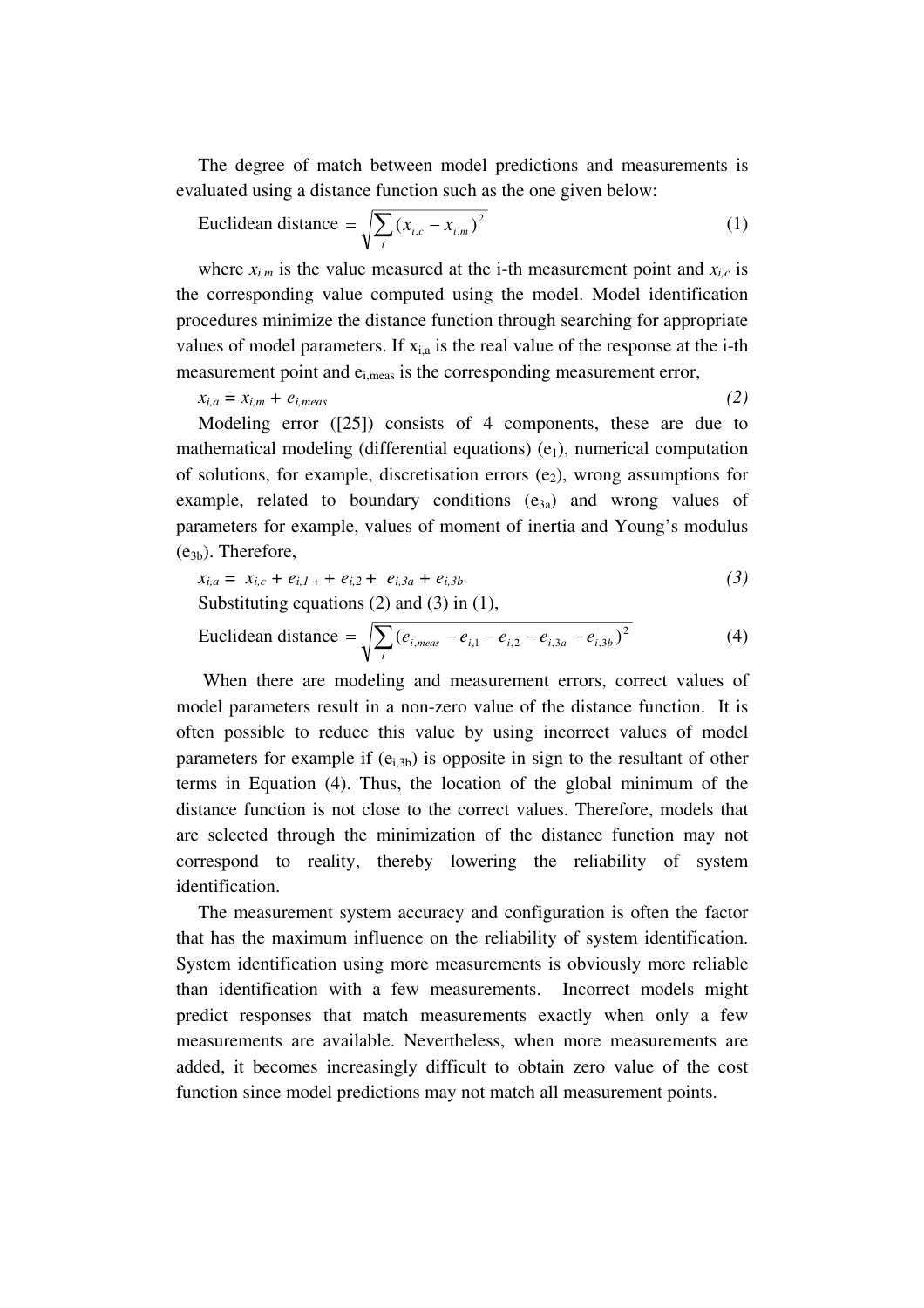# **3. System identification methodology**

This methodology accounts for factors that influence the reliability of identification. A schematic of the process is shown in Fig. 1. Users input measurement data and specify a set of modelling assumptions. The model selection process identifies a set of candidate models whose predictions are close to measurements. A feature extraction module extracts characteristics of these models.

Four key modules in the methodology are global search, model composition, measurement system configuration and extraction of model characteristics. Details of these modules are described next.

# **3.1. Global search**

A stochastic global search algorithm called PGSL ([26]) is used to minimise the cost function that evaluates the difference between measurements and model predictions. Search variables are assumptions that are needed to create complete models. These assumptions are related to the condition of the structure such as the presence of cracks and support settlements, as well as values of parameters such as Young's modulus and rigidity of joints. PGSL proposes values of variables which are used by the model composition module to create complete models. These models are analysed by the finite element method in order to compare the predicted responses with measured values. The cost function evaluates the degree of match between predicted and measured responses. The value of the cost function is used by PGSL to identify regions containing good solutions where more intensive search is carried out. At the end of each search, a model whose predictions have a good match with measurements is obtained.

# **3.2. Model composition**

Compositional modelling is a framework for constructing adequate device models by composing model fragments selected from a model fragment library ([27]). Model fragments partially describe components and physical phenomena. A complete model is created by combining a set of fragments that are compatible. For modelling the behaviour of structures, fragments represent support conditions, material properties, geometric properties, nodes, elements and loading. Assumptions are explicitly represented in model fragments so that the model composition module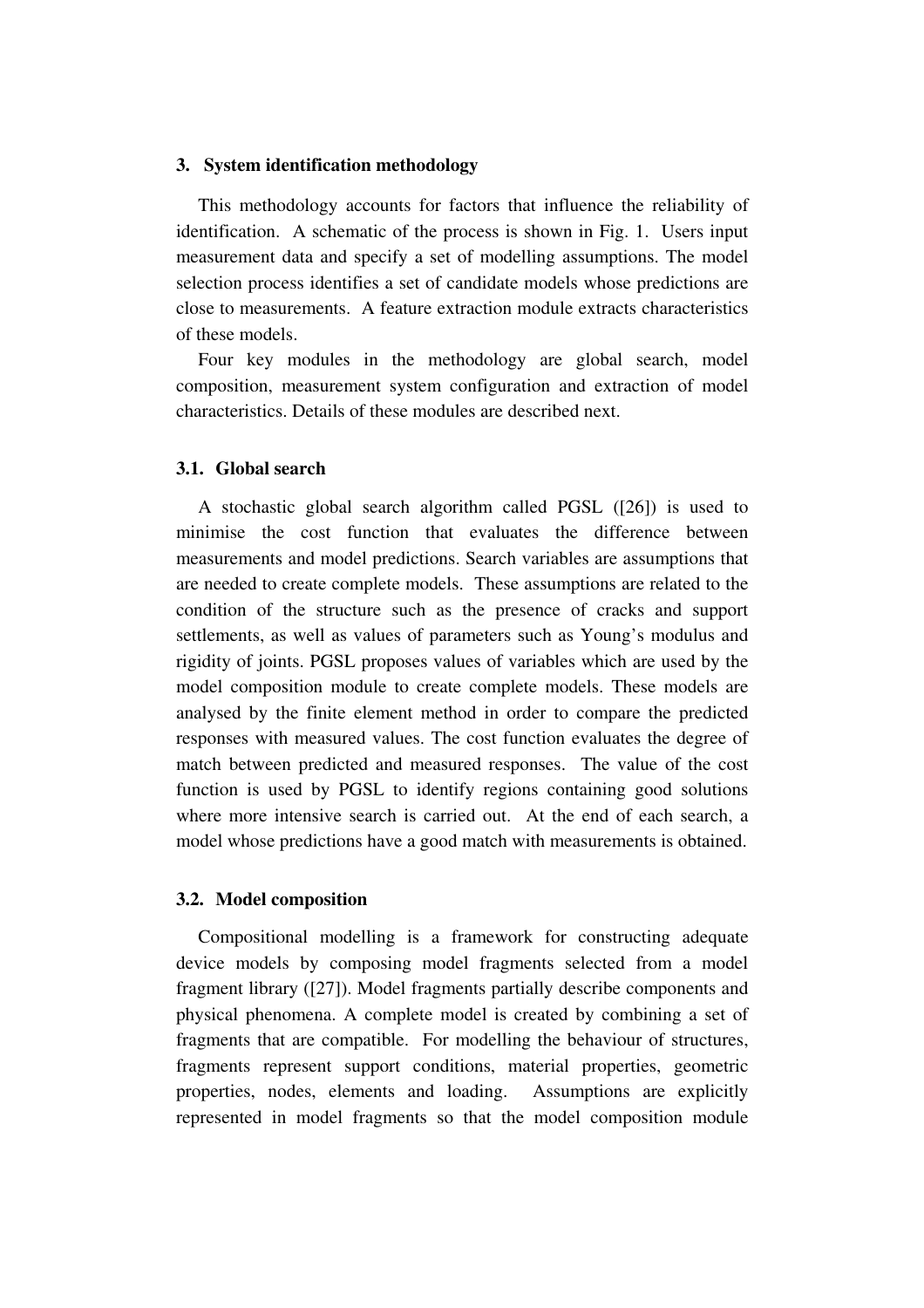generates only valid models that are compatible with the assumptions chosen by users.

Model composition makes it possible to search for models containing varying number of degrees of freedom. There is no need to formulate an optimisation problem in which the number of variables is fixed a-priori. Models are automatically generated by combining model fragments and are analysed by the finite element method in order to compare their predictions with measurements.

# **3.3. Measurement system configuration**

The methodology for measurement system configuration is described in detail in Robert-Nicoud et al. ([28]); key features are summarised here. The principal goal of measurement system configuration is to improve the reliability of identification. Reliability of identification is poor when many models predict the same responses at the locations of sensors. Therefore, locations and types of measurement devices are chosen such that there is maximum separation between candidate models. In this work, the degree of separation between models is measured using the entropy function defined by Shannon and Weaver ([29]). The entropy concept has been developed in the field of information theory and is a measure of "disorder" within a set. There is maximum disorder when models and parameter values show wide dispersion. Sensors are ideally placed where there are large variations in predicted responses of candidate models. Therefore, the location and type of measurement devices are chosen such that the entropy of the set of model predictions is the maximum.

### **3.4. Extracting model characteristics**

When many different models are output by the system identification procedure, it is difficult to make conclusive diagnostic assessments. Two situations are encountered.

- 1. Candidate models belong to different classes having different sets of parameters (heterogeneous model set)
- 2. All candidate models have the same structure with the same set of variables and differ only in the values of continuous variables

The first situation is difficult to automate. Current data mining techniques are unable to accommodate data containing different sets of parameters. Development of techniques for mining heterogeneous data is a topic of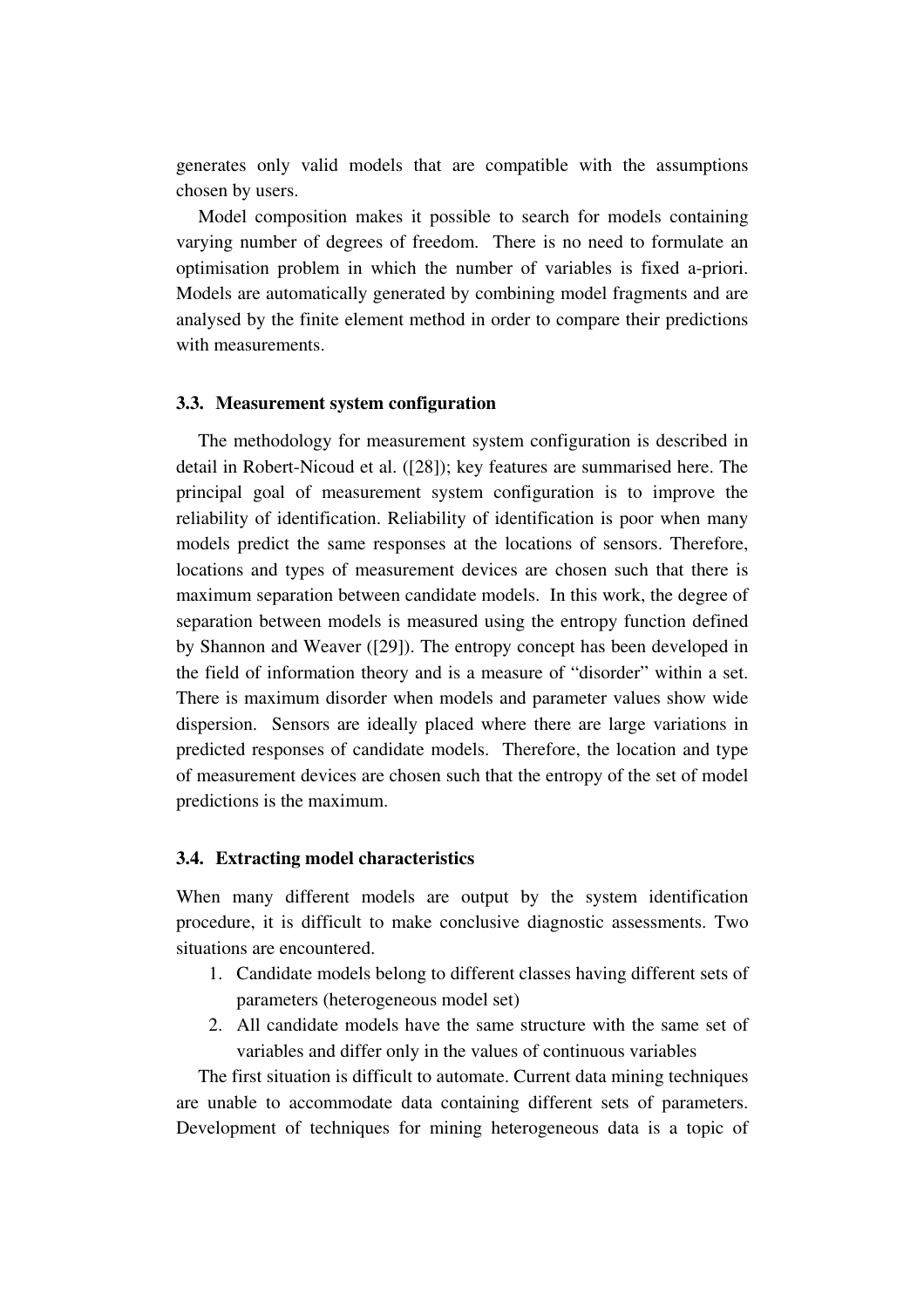ongoing research. In the present work, a semi-automatic procedure is employed in the case of heterogeneous models. Users manually separate models into classes using their knowledge of important parameters. Ranges of values of model parameters within each class are then computed in order to assess the reliability of identification.

Data mining techniques are more effective in the second situation. Different types of patterns in model data can be discovered by appropriate data mining techniques. A few examples of situations where data mining helps to discover patterns in data are given in Fig. 2. Each dot corresponds to a model. The values of two model parameters x1 and x2 are plotted for each model. Four situations are shown. In the first case, all candidate models have nearly the same values for one of the parameters. In the second case, there is a non-linear relationship between x1 and x2. In the third case, models appear in three clusters separated from each other. In the final case, models are uniformly distributed throughout the space.

Three data mining techniques were evaluated for bringing out their potential for identifying common characteristics of good models. First, correlation measurement was used to examine if there are relations between model variables. Secondly, Principal Components Analysis (PCA) was used to check if some variables have a greater importance than others. Finally, decision trees were used for the same purpose. These techniques are described below.

**Correlation** is a measure of the association degree between two random variables. It is derived from the covariance measure and is given by:

$$
corr(x, y) = \frac{cov(x, y)}{\sqrt{var(x) \cdot var(y)}}
$$
(5)

 where *cov* is the covariance and *var* the variances of the specified variables. The correlation between two variables *x* and *y* thus corresponds to the link between them and is written as:

$$
corr(x, y) = \frac{\sum_{i=1}^{n} (x_i - \overline{x})(y_i - \overline{y})}{\left[\sum_{i=1}^{n} (x_i - \overline{x})^2 \sum_{i=1}^{n} (y_i - \overline{y})^2\right]^{1/2}}
$$
(6)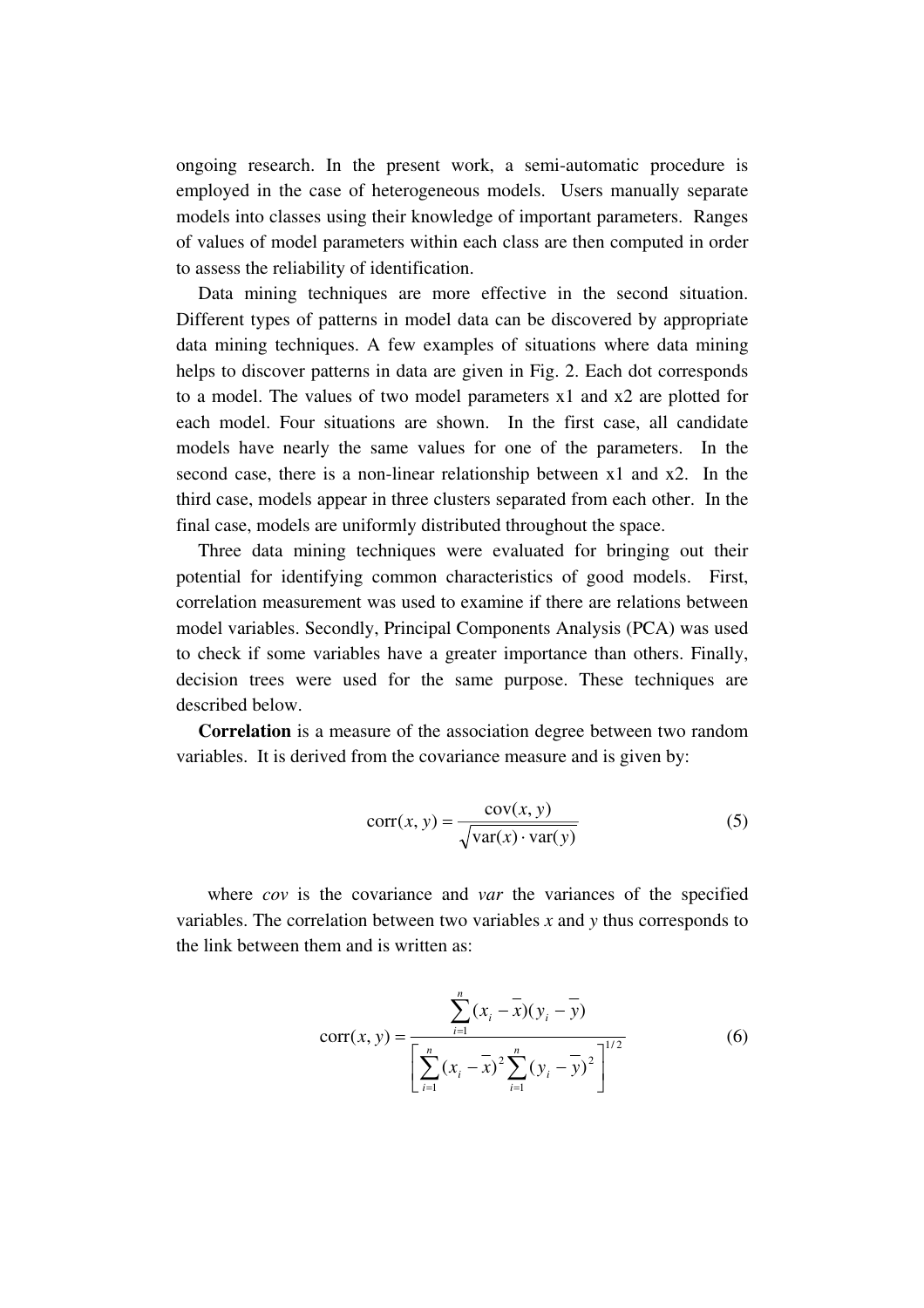where n is the number of samples. The correlation varies between -1 and 1. These bounds are reached when the association between *x* and *y* is perfectly linear. If the correlation is zero, it means that the covariance is zero. When the correlation is zero the two variables are independent.

The idea of **PCA** is to generate a new set of variables called principal components that are linear combinations of the original variables. The goal of PCA is to find a system of principal components that are sorted in a manner that the first components can explain most of the data. To obtain the principal components, the covariance matrix *S* is constructed as follows:

$$
S = \begin{bmatrix} s_{11} & s_{12} & \cdots & s_{1p} \\ s_{21} & s_{22} & \cdots & s_{2p} \\ \vdots & \vdots & \ddots & \vdots \\ s_{p1} & s_{p2} & \cdots & s_{pp} \end{bmatrix}
$$
(7)

where  $s_{ij}$  is the covariance between the parameter  $p_i$  and  $p_j$ . The formula of the covariance corresponds to the numerator of equation 2. Note that the special cases  $s_{kk}$  are equal to the variance of *k*. The covariance matrix *S* can be written as:

$$
S = V L VT
$$
 (8)

where *L* is a diagonal matrix containing the eigenvalues of *S* and the column of *V* contains the eigenvectors of *S* (for more details see [30]). The principal components, which are linear combinations of the original variables, correspond to the eigenvectors of *S* and can be represented as an orthogonal basis for the new space of the data. The principal components are sorted in decreasing order according to how well they represent the variability of the data. Each sample is transformed to a new dimensional space defined by selected principal components. The goal is to reduce the number of dimensions by choosing only the first two or three principal components. Thus the original data are represented by a linear combination of the original parameters in a new and lower dimensional space.

**Decision Tree** is an inductive method ([25]) that can be used for regression or classification; here it is used only for classification. The classification task is defined as follows: Given a training set in which each sample contains attributes and a class value, find a hierarchy of rules (tree) that correctly classifies training data samples into their respective classes.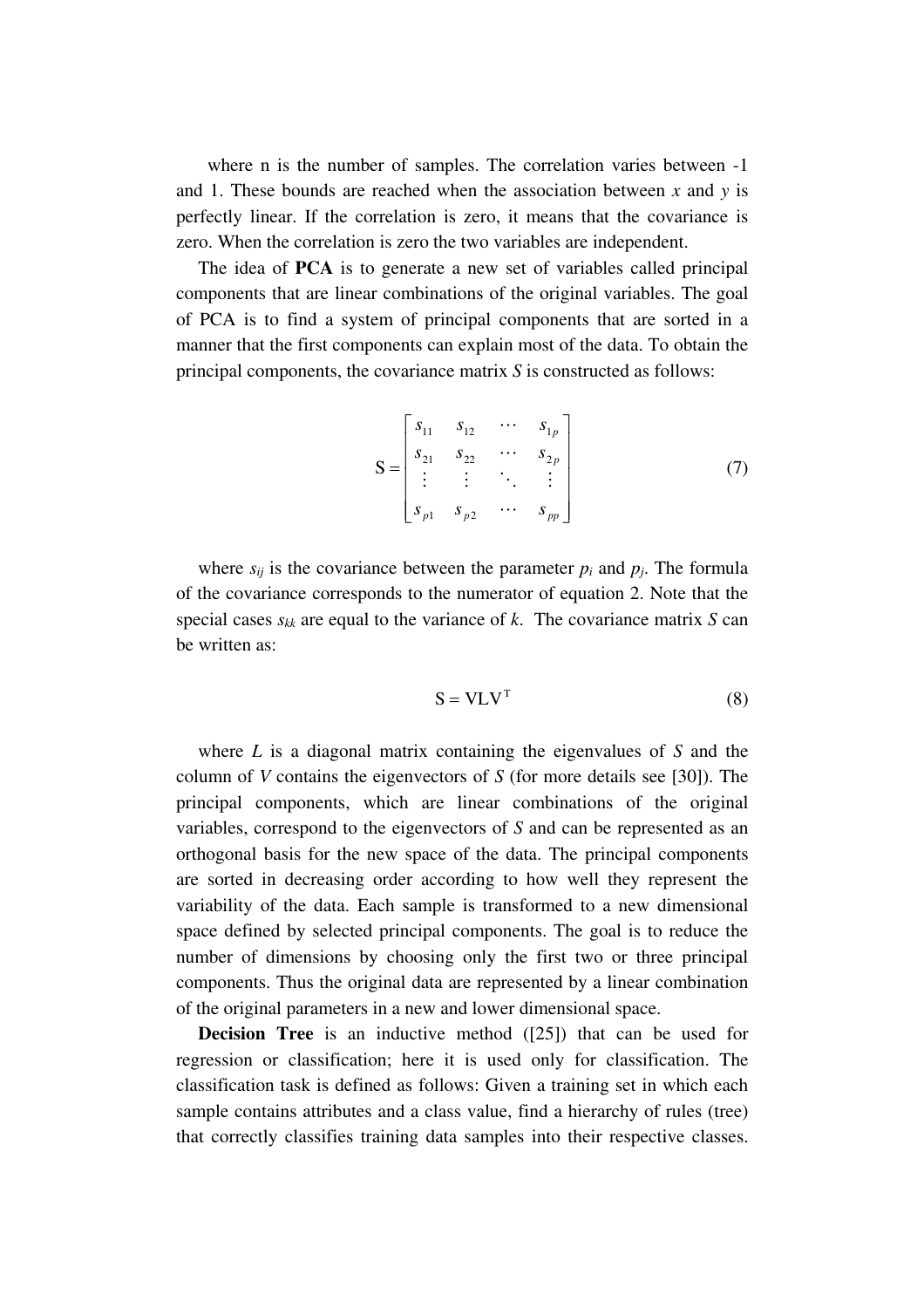Classification of a data point is done by asking a sequence of questions based on the attributes. Each node of the tree is a question, each branch is an answer and each leaf corresponds to a classification.

 In our case, attributes refer to parameters and the class to the boolean value whether the model is good or bad. As parameters have continuous values, questions in the tree are represented by inequalities. Therefore, nodes are questions such as "is the parameter  $p_i$  less than a certain value  $a$ ". One of the most important steps in constructing a decision tree is selecting which attribute to test at each node in the tree. The methodology divides the current sample set into two child sets that are purer than the data in the parent set. The goal is to arrive at a set of leafs that contains either good or bad models. It is not possible to construct all possible trees and to select the one that best classifies the data since the number of different possible trees is exponential with respect to the mean number of possible values of attributes. Many different criteria can be chosen for selecting the best split at each node. The measure of node impurity chosen in this study is the Gini index of diversity ([31]).

# **3.5. Flowchart**

The flowchart for the methodology is shown in Fig. 3. Users specify an initial set of possible hypotheses and potential sensor locations. The measurement system configuration module selects the best combination of sensors. Measurements from these sensors are used to identify a population of models by repeating search several times. The population size is specified by users. Characteristics of candidate models are studied in order to determine whether identification is reliable and whether models are physically possible. If the evaluation is not satisfactory, either assumptions are modified or the measurement system is improved by adding new sensors.

#### **4. Evaluation of methodology**

The methodology has been applied to case studies such as a timber beam supported on springs, a beam made of high strength concrete, the Lutrive bridge in Switzerland ([32]) and leak detection in the fresh water supply network of town Martigny in Switzerland. The state of the system has been correctly identified in all cases provided that enough number of sensors is used. Only one case study (timber beam) is described here. Two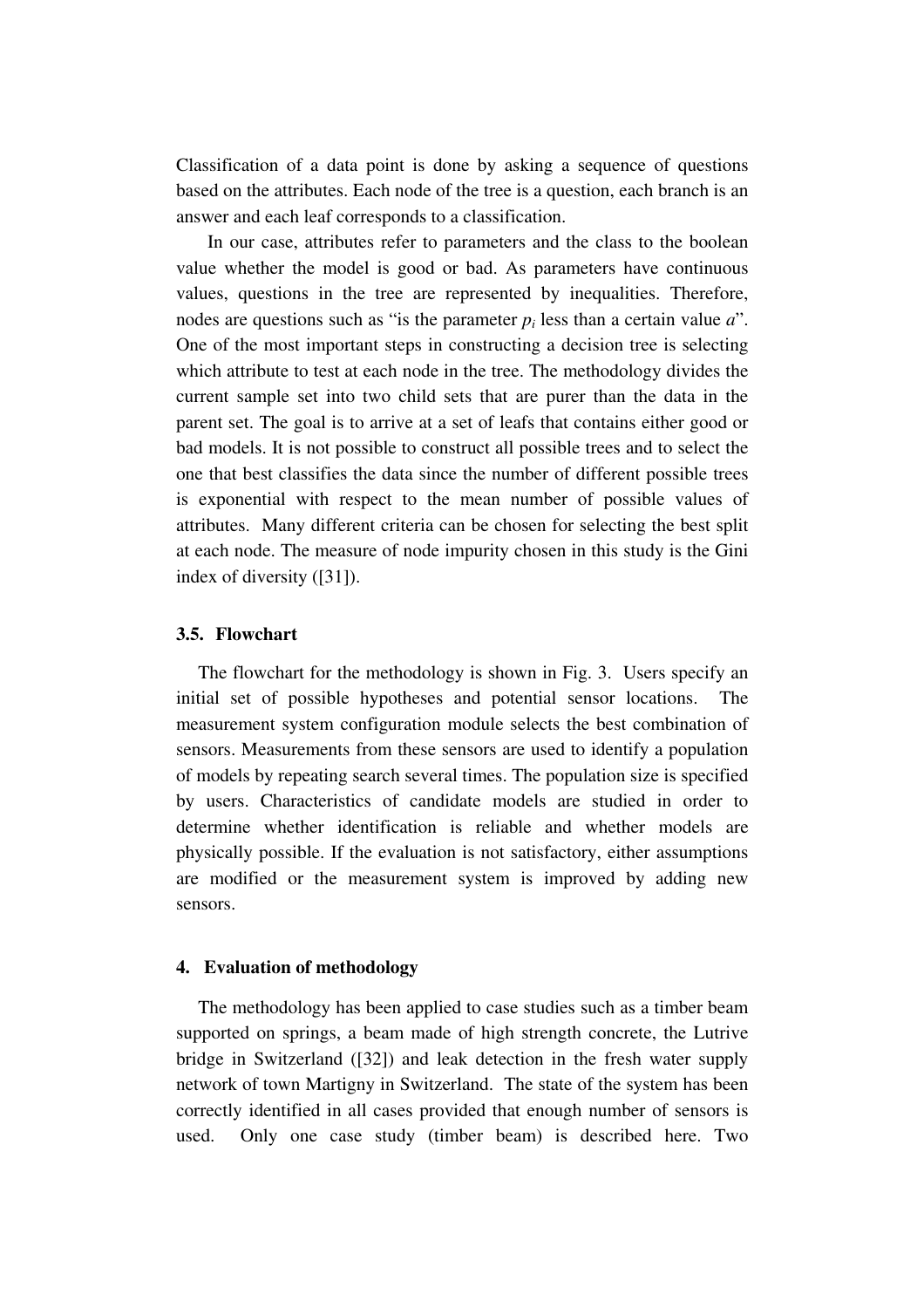experiments are presented. The first illustrates semi-automatic extraction of features. The second experiment illustrates advantages of data mining techniques for extracting features.

# **4.1. Experiment 1: Simple feature selection**

A timber beam supported on springs has been constructed in the laboratory. Eight inductive sensors were used to measure vertical displacements at different locations. These were uniformly distributed over the length of the beam. Positions and magnitudes of applied loads along with characteristics of the structure, such as the material properties and support conditions, were treated as unknown variables (Fig. 4). The order of sensors suggested by the measurement system configuration methodology is given in Table 1.

| <b>Rank</b>   |     | . . |     |   | ∼ | - | . . |
|---------------|-----|-----|-----|---|---|---|-----|
| <b>Sensor</b> | . . | -   | . . | ∼ |   |   | . . |

Table 1 The order of sensors for maximum entropy (from [18])

Loads were applied on the structure and measurements were taken from all the sensors in order to test the system identification methodology. Three measurement system configurations were considered. In the first configuration, measurement from a single sensor (sensor 5) was used to identify models. The set of models whose predicted responses were close to the measured value included the correct model as well as those that involved wrong support conditions and loading. The deflections measured by sensors and the corresponding ranges of values predicted by candidate models are shown in Table 2. All models match the deflection at the location of sensor 5, but differ significantly at sensor locations that were not used in model identification. Values predicted by candidate models show a wide dispersion at the location of sensors that were not used in identification.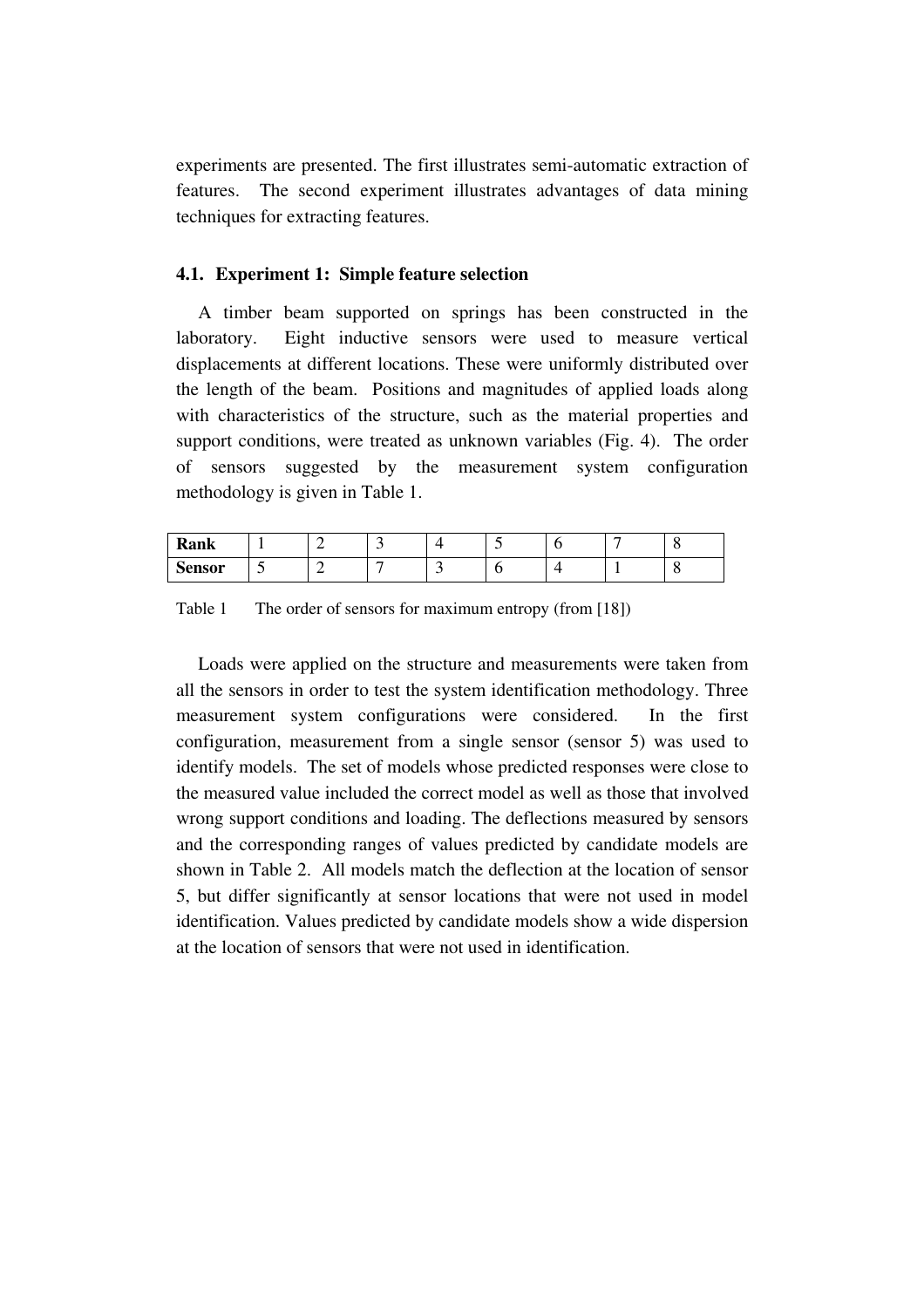| <b>Sensor</b> | <b>Measured value</b> |            | Predicted range (m) |
|---------------|-----------------------|------------|---------------------|
|               | (m)                   | min        | max                 |
|               | $-0.00017$            | $-0.00587$ | $-0.00005$          |
| 2             | $-0.00103$            | $-0.00462$ | $-0.00038$          |
| 3             | $-0.00165$            | $-0.00359$ | $-0.00077$          |
| 4             | $-0.00211$            | $-0.00299$ | $-0.00125$          |
| 5             | $-0.00219$            | $-0.00219$ | $-0.00219$          |
| 6             | $-0.00178$            | $-0.00334$ | $-0.00145$          |
| 7             | $-0.00103$            | $-0.00464$ | $-0.00075$          |
| 8             | $-0.00011$            | $-0.00601$ | $-0.00008$          |

Table 2 When only sensor 5 was used to identify models

| <b>Sensor</b> | <b>Measured value</b> | Predicted range (m) |            |  |  |
|---------------|-----------------------|---------------------|------------|--|--|
|               | (m)                   | min                 | max        |  |  |
|               | $-0.00017$            | $-0.00016$          | $-0.00013$ |  |  |
| 2             | $-0.00103$            | $-0.00114$          | $-0.00091$ |  |  |
| 3             | $-0.00165$            | $-0.00188$          | $-0.00160$ |  |  |
| 4             | $-0.00211$            | $-0.00227$          | $-0.00203$ |  |  |
| 5             | $-0.00219$            | $-0.00230$          | $-0.00210$ |  |  |
| 6             | $-0.00178$            | $-0.00186$          | $-0.00170$ |  |  |
| 7             | $-0.00103$            | $-0.00108$          | $-0.00099$ |  |  |
| 8             | $-0.00011$            | $-0.00012$          | $-0.00011$ |  |  |

Table 3 When three sensors (2,5,7) were used to identify models

In the second measurement system configuration, three sensors were used. The candidate models reasonably matched measurements at all sensor locations including those that were not used in system identification (Table 3). Two classes of models were obtained (Table 4). In the first model class, there is a single point-load and a settlement at the second support. In the second model class, there are two point-loads without any support settlement. This class corresponds to the real situation as tested in the laboratory. The results were not significantly different using a third measurement system configuration using 8 sensors.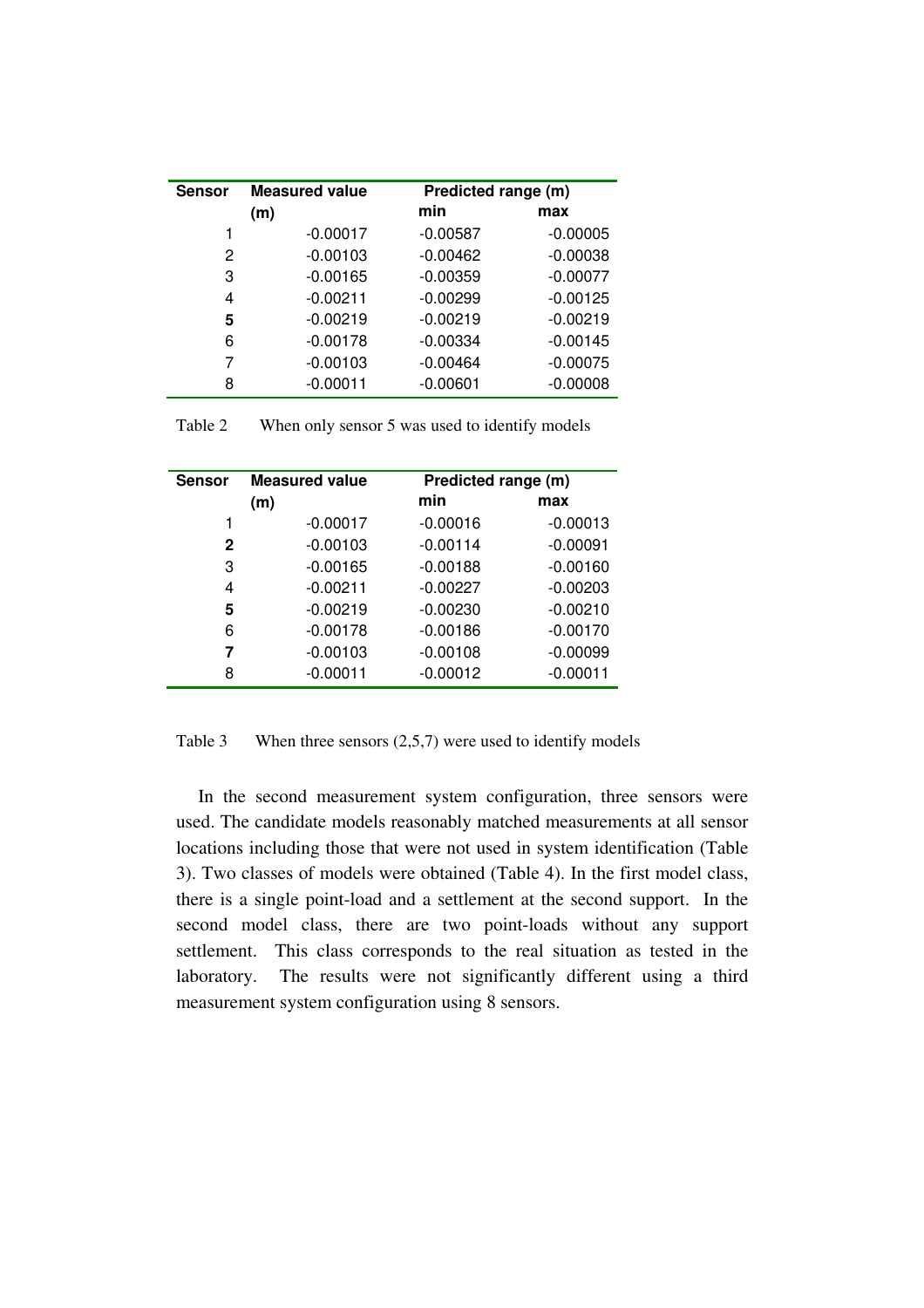|                                                                | Parameter |                |       |                |            |    |  |
|----------------------------------------------------------------|-----------|----------------|-------|----------------|------------|----|--|
| Type                                                           |           | F <sub>1</sub> | $X_2$ | F <sub>2</sub> | $\Delta_1$ | Δэ |  |
| Real structure                                                 |           |                |       |                |            |    |  |
| Identification with measurement system consisting of 3 sensors |           |                |       |                |            |    |  |
| Model Class 1                                                  |           |                |       |                |            |    |  |
| Model Class 2                                                  |           |                |       |                |            |    |  |

Table 4 Classes of models obtained through the second measurement system configuration. The symbol  $\check{\checkmark}$  indicates that the parameter belongs to the model.

The application of the methodology resulted in a set of candidate models which included those that correctly modelled the state of the system. Three sensors are sufficient to reduce the number of model classes to two. These sensor locations have been obtained using the methodology for measurement system configuration that is described in Section 3.3. The envelope of predicted responses of candidate models contains independent measurements that were not used for system identification. This is an indication of the validity of candidate models.

# **4.2. Experiment 2: Feature selection using data mining techniques**

The timber beam supported on springs described in Experiment 1 is also used in this study. Instead of a two-point load, a single point load is applied on Node 10 which is located near the middle of the left span. Only models containing single point loads were searched for candidate models. Measurements taken from three sensors are used and the mean square error between model predictions and measurements was minimised by PGSL. All the models generated by PGSL were saved for data mining. Most good models (candidates) that are identified within a PGSL run are located near the best solution found in that run. Therefore multiple PGSL runs are carried out in order to obtain good models in different parts of the search space. By changing the parameters of the PGSL algorithm, it is also possible to perform a uniform and pure random search over the entire search space. The term, random run, is used in this paper to denote this procedure. Random run does not always result in the identification of good models. The term focused run will be used to denote a normal PGSL search that converges to a good solution.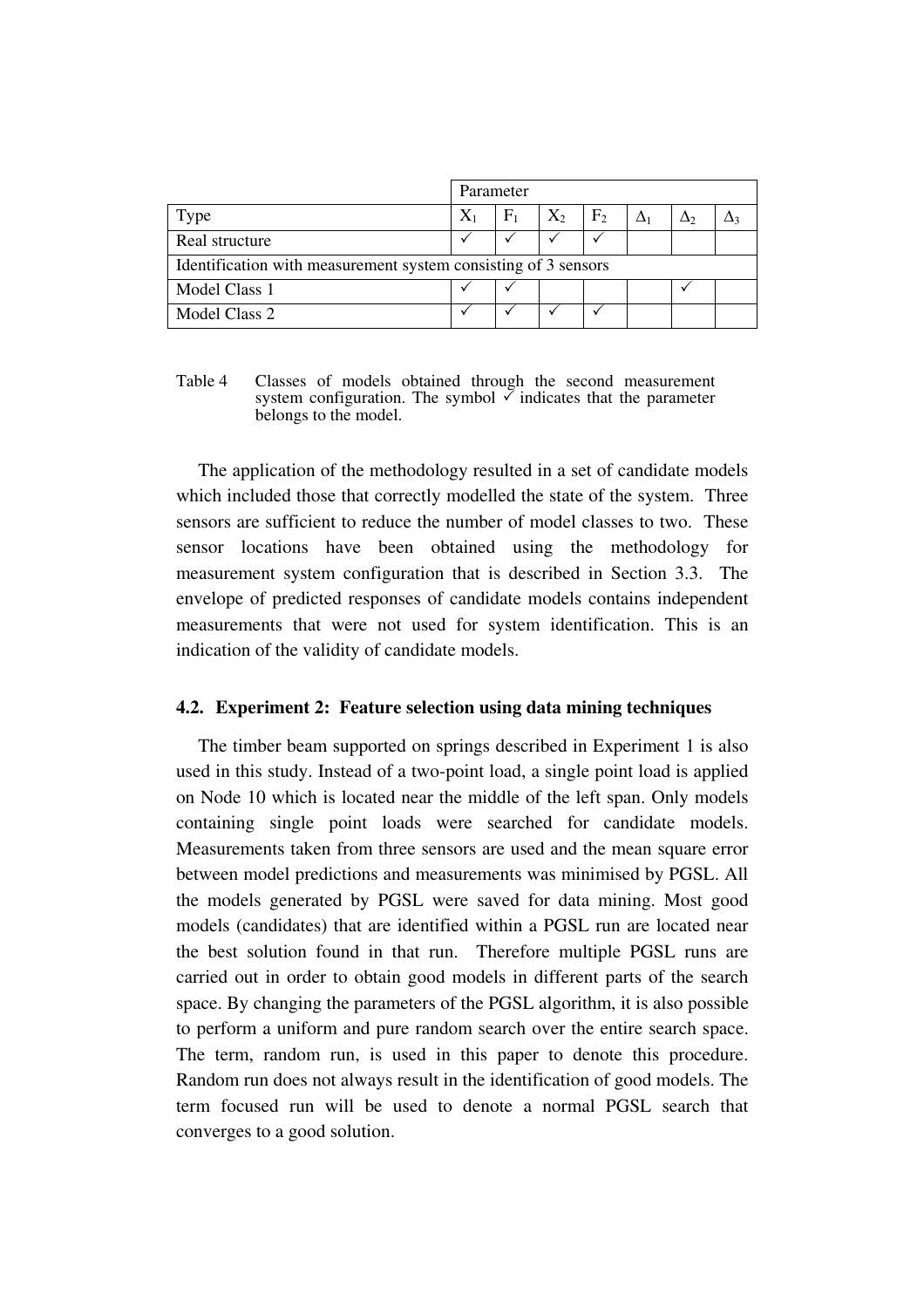The input attributes of the data set are the following.

- $p_1$  Load position (Node number)
- $p_2$  Load magnitude (kN)
- $p_3$  Axial stiffness of the spring at the mid-span (kN/m)
- $p_4$  Rotational stiffness of the spring at the mid-span (kNm)

Data set used for the decision tree algorithm consists of an additional attribute. That is, the output Boolean attribute that indicates whether the model is good or bad according to the mean square error function. Results of applying the three data mining techniques are discussed below.

### **4.2.1. Correlation**

With correlation, we examine how two parameters  $p_i$  and  $p_j$  are related in good models. For achieving this, only good models are selected from the case study and a correlation matrix is constructed in which each element is computed as explained in Section 3.4. Each row and each column of the matrix correspond to one of the four parameters. For example, the element  $(2, 3)$  represents the correlation between  $p_2$  and  $p_3$ . The correlation matrix is symmetric about its diagonal since correlation is a commutative operation.

The correlation matrix was computed for several PGSL runs, both random and focused. It was found that the correlations between parameters in a random run are different with the ones in focused runs. In the first case, there is no significant correlation between parameters. In the second case, correlations between certain parameters are observed, See Table 5.

|                | $p_1$  | $p_2$ | $p_3$                                 | $\mathfrak{p}_4$ |
|----------------|--------|-------|---------------------------------------|------------------|
| $\mathbf{D}_1$ | 1.0000 |       | $0.0000 - 0.0000 0.0000$              |                  |
| $p_2$          |        |       | $0.0000$ $1.0000$ $0.4682$ $-0.5541$  |                  |
|                |        |       | $p_3$ -0.0000 0.4682 1.0000 -0.3109   |                  |
| $p_4$          |        |       | $0.0000$ $-0.5541$ $-0.3109$ $1.0000$ |                  |

### Table 5 Correlation matrix for four parameters in a focused run.

 If two parameters have a high degree of correlation, for example, greater than 0.5, it is assumed that there is a relationship between them. It was found that correlation values change from one PGSL run to the next. This result is due to the manner in which PGSL generates models. Nevertheless, two results are important. First, the first parameter (i.e. the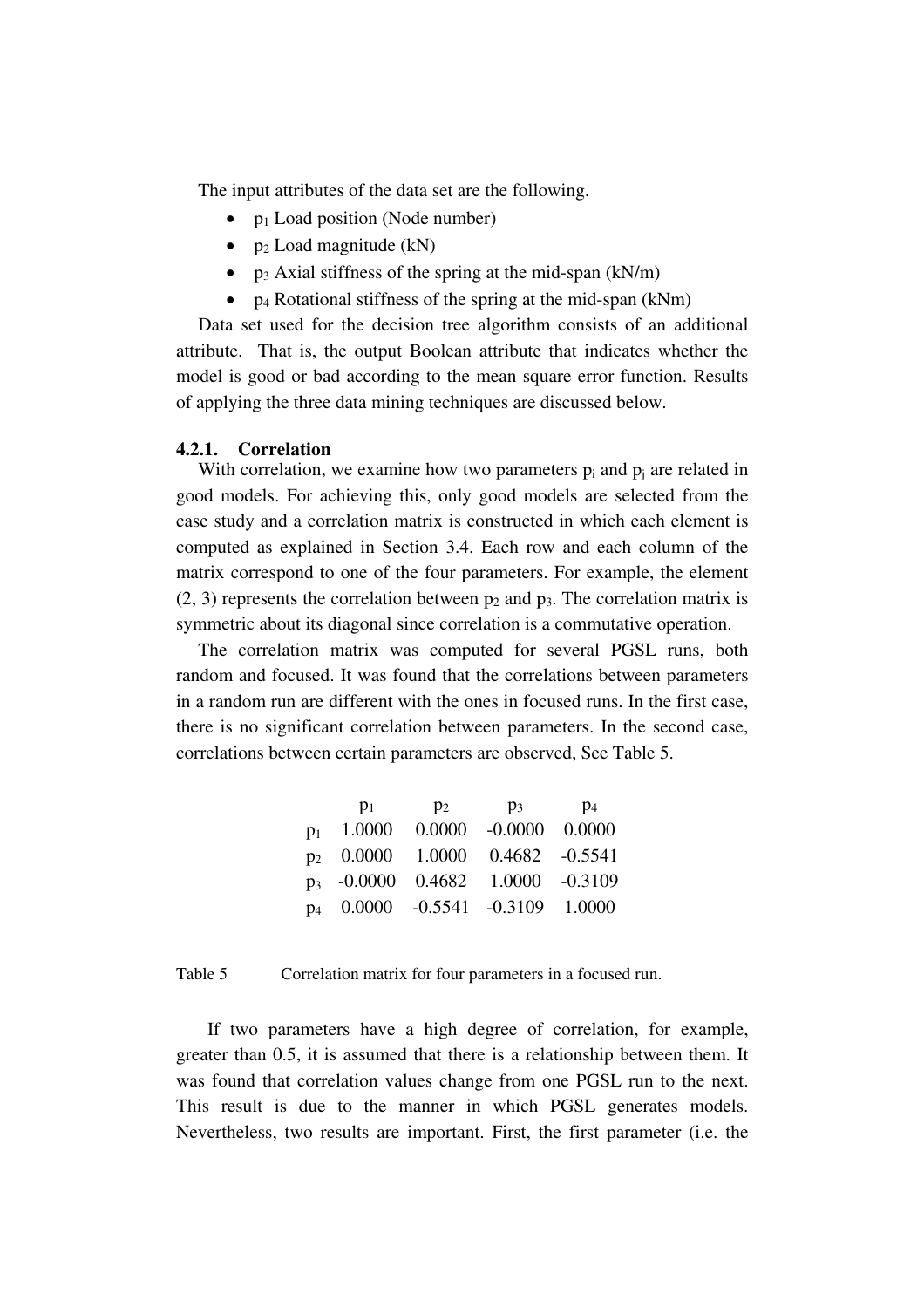load position) is not correlated with any other parameter since the first column of the correlation matrix is zero (except for the first element). This means that the load position is an independent parameter for system identification. This is because the position of the load is always the same in all good models. A good match between predictions and measurements is not obtained if the load is not in the correct position. Therefore, the load position is a parameter that can be estimated reliably using this system identification methodology.

The second important result concerns the second parameter, the load magnitude. The load magnitude varies significantly among good models in multiple PGSL runs. It is also found that the correlations between this parameter and others vary between different runs. Nevertheless, there are always high values in the second column of the correlation matrix. This implies that the load magnitude has strong correlations with other parameters. Therefore, the load magnitude cannot be estimated independently of other parameters. Different combinations of the load magnitude and other parameters could result in the same degree of match with measurements.

# **4.2.2. Principal Components Analysis (PCA)**

In this study, PCA is used as a "weighting method" that gives an indication of the relative importance of different parameters for determining the characteristics of the set of good models. By examining the principal components, a measure of the importance of each parameter for explaining variations in the data is obtained. Similarly to the correlation measurement, the PCA is an unsupervised data mining method. Only good models are used in the analysis.

After launching PCA on this data the first three principal components are examined. The first two components explain more than 98% of the variations in the model data as shown in Fig. 5. Approximately 78% of the candidate models differ in the value of the first principal component. 20% of the models differ in the value of the second principal component. There is no significant variation in the values of remaining components.

Instead of using the original model parameters, new variables c1, c2, c3 and c4 which contain the values of the principal components in each model are introduced. Using these new variables, a common characteristic of all good models is that the values of variables, c3 and c4 are nearly constant.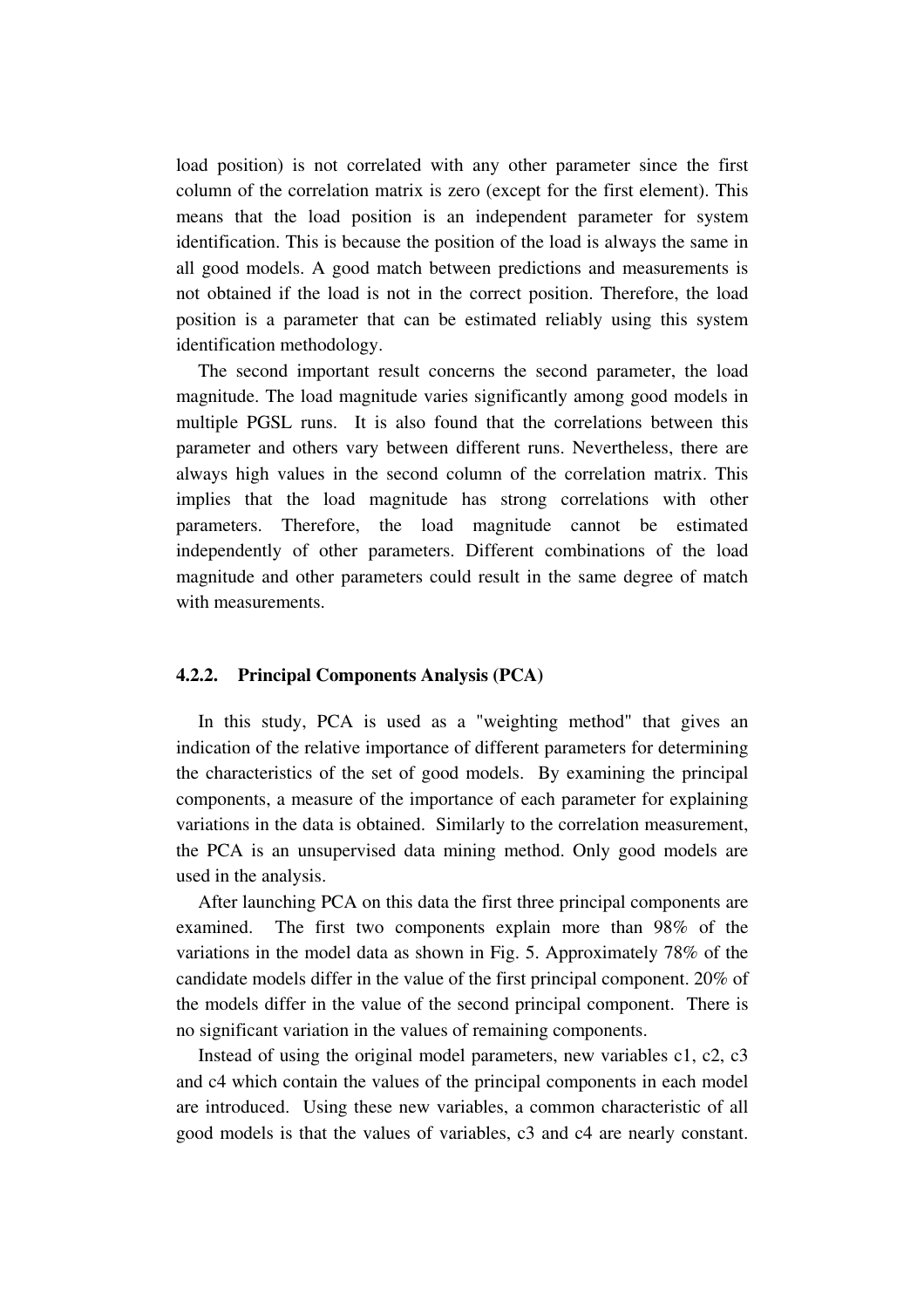Models differ mostly in the values of c1 and c2. It can be seen that the standard goal of PCA has been achieved, since a few components explain most variations in data. For example, a two-dimensional plot (i.e. using only two variables instead of four), show almost all the variability in the data.

When c1 and c2 are plotted in a two dimensional graph, a number of small clusters are observed. It is speculated that this is due to the manner in which PGSL generates models. Since PGSL performs focused search in regions where good solutions are found, when PGSL finds a good model it generates many models in the neighbourhood, and this gives rise to these small clusters. This observation is valid only for focused runs. In the case of a random run, we see only a cloud of models. In this case, PCA cannot group the models since there is no correlation between them as indicated by the correlation measurement. The first three principal components of a sample focused run are given in Table 6.

|                  | C <sub>1</sub> | $C_{2}$   | $C_3$     | $C_4$     |
|------------------|----------------|-----------|-----------|-----------|
| $\mathfrak{p}_1$ | $-0.0000$      | $-0.0000$ | $-0.0000$ | 1.0000    |
| $p_2$            | 0.0007         | $-0.0402$ | $-0.9992$ | $-0.0000$ |
| p <sub>3</sub>   | 0.5855         | 0.8100    | $-0.0322$ | $-0.0000$ |
| $p_4$            | 0.8107         | $-0.5850$ | 0.0241    | 0.0000    |

Table 6 The first 3 principal components of a focused run ordered according to their ability in explaining the variability of the data.

Each column contains the coefficients of the original parameters in the linear equation used to compute a principal component. For example, coefficients in the first column should be multiplied by the respective values of original parameters and summed up in order to calculate the value of the new variable c1. In other words, each coefficient is a weight factor that represents the importance of the original parameter in the new dimensional space. The first coefficient is zero for all principal components. This means that the first parameter, the load position, has no influence on the variability of the data. This is because the load position is always the same for good models. This is not the case with other parameters, they vary among good models. However, their coefficients are quite different for two different focused runs. This is because although two focused runs find the same value for the load position, different values are found for other parameters. It can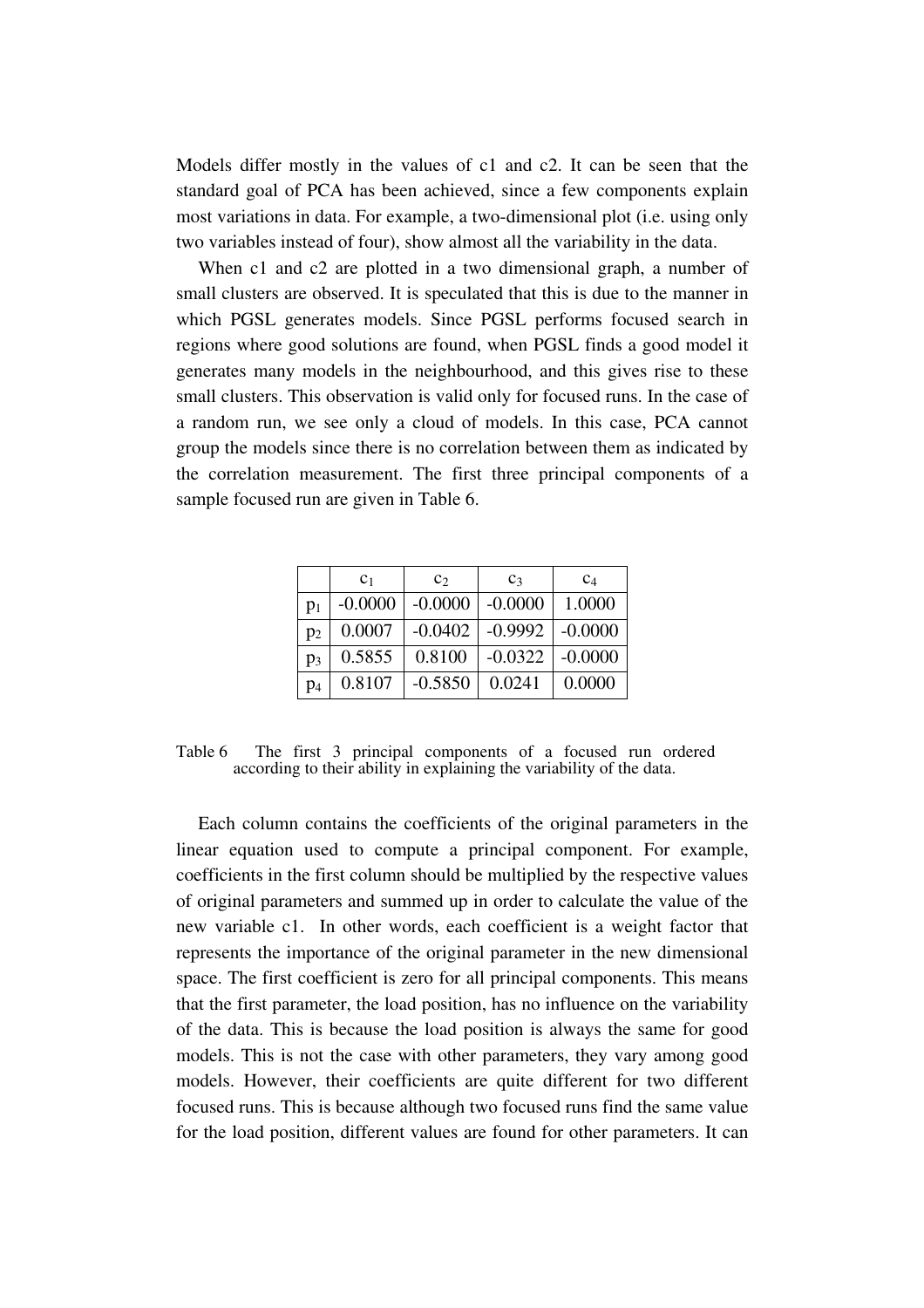be shown that the load position can be estimated reliability by plotting the Mean Square Error (MSE) between the model and the measurements against the load position for all the models (Fig. 6).

Each point in the plot corresponds to a model. All the models that have a low MSE have the load on node 10. However, all models that have a load on node 10 need not have a low MSE because the values of other parameters might be wrong. Therefore, a necessary but not sufficient condition for a good model is that the load is on node 10. Therefore, this plot shows that identification is good with respect to the load position. This is not the case with other parameters except the load magnitude as explained in next section. This is evident from the plot of  $p_3$  shown in Fig. 7. For parameter  $p_3$  good models are widely spread out. This parameter cannot be estimated reliably by system identification.

# **4.2.3. Decision Tree**

The primary objective of the decision tree in this study is to assess the importance of parameters in separating good and bad models. A classification tree is created as described in section 3.4. The input is a matrix containing values of parameters for each model with the last column containing a value that indicates whether it is a good or bad model. This is the only method of the three where all the models are used (both bad and good). As with other studies (correlation and PCA), different focused runs gave different results. Fig. 8 shows a tree based on one focused run.

Even though results depend on the run, two conclusions can be made. First, (as confirmed by correlation and PCA), the load position is clearly identifiable. For example, the position must be between 9.5 and 10.5 for the model to be good. The second important result is the importance of the load magnitude. Here, the tree indicates that for a good model the load magnitude must be less than 0.05. This result can be verified by plotting the MSE with respect to the load magnitude (Fig. 9).

# **4.2.4. Discussion**

Correlation brings out information related to the reliability of identification of parameters. For example, the load position is clearly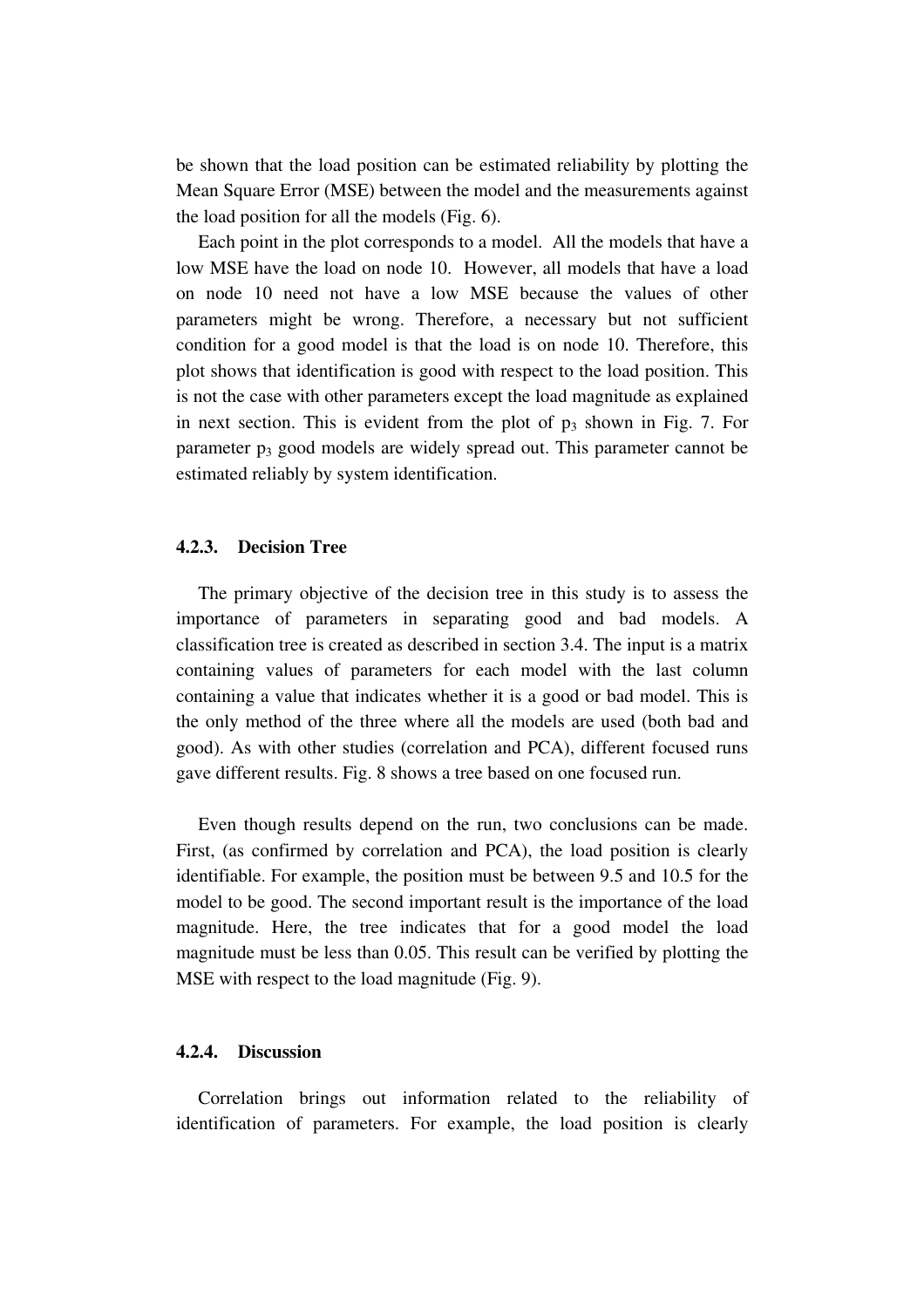detected as a reliable parameter for identification. Correlations are different from one run to another. This means that we cannot bring out all relationships between two parameters with correlation. The correlation measure can only accommodate linear relationships between two parameters and there are certainly non-linear relationships between parameters. Another limitation is that we cannot obtain relationships between more than two parameters at a time. This last limitation can be overcome by the principal components analysis.

Two results are obtained using PCA. First, some parameters have more importance then others. This is seen in the coefficients of the principal components (PC). More important parameters have higher values of coefficients than the others. Secondly, the coefficient for the load position is always zero. This does not mean that the parameter  $p_1$  has no influence on separating good and bad models. On the contrary, this means that every good model has the same value for the location of the load. In other words,  $p_1$  is a reliable parameter in identification. This result is confirmed by the two-dimensional plot of the MSE. PCA brings out the fact that there are relationships between parameters of good models. However, it is difficult to determine the exact relationship. Since PCA is a linear data mining method, it is not able to bring out non-linear relationships in the data.

 Decision trees provide new information related to the data and confirms others. The new information that was not provided by the correlation measurement or PCA, is the importance of the load magnitude. The first parameter that best separates good and bad models is the load magnitude  $p_2$ . For different focused runs, the trees are different. However, two aspects always remain the same. First  $p_1$  and  $p_2$  are always in the tree and second, the load magnitude is always at the root node. The fact that  $p_2$  is an important parameter for system identification - and is therefore reliable - has been brought out only with the decision tree technique. Therefore, decision tree has definite advantages over other techniques. One of the strengths of decision tree is that they generate easily understandable rules. The tree thus brings out meaning of data. The limitation of decision tree is that the method does not perform well when combinations of variables (in the form of linear or non-linear relationships) determine the classes of data points.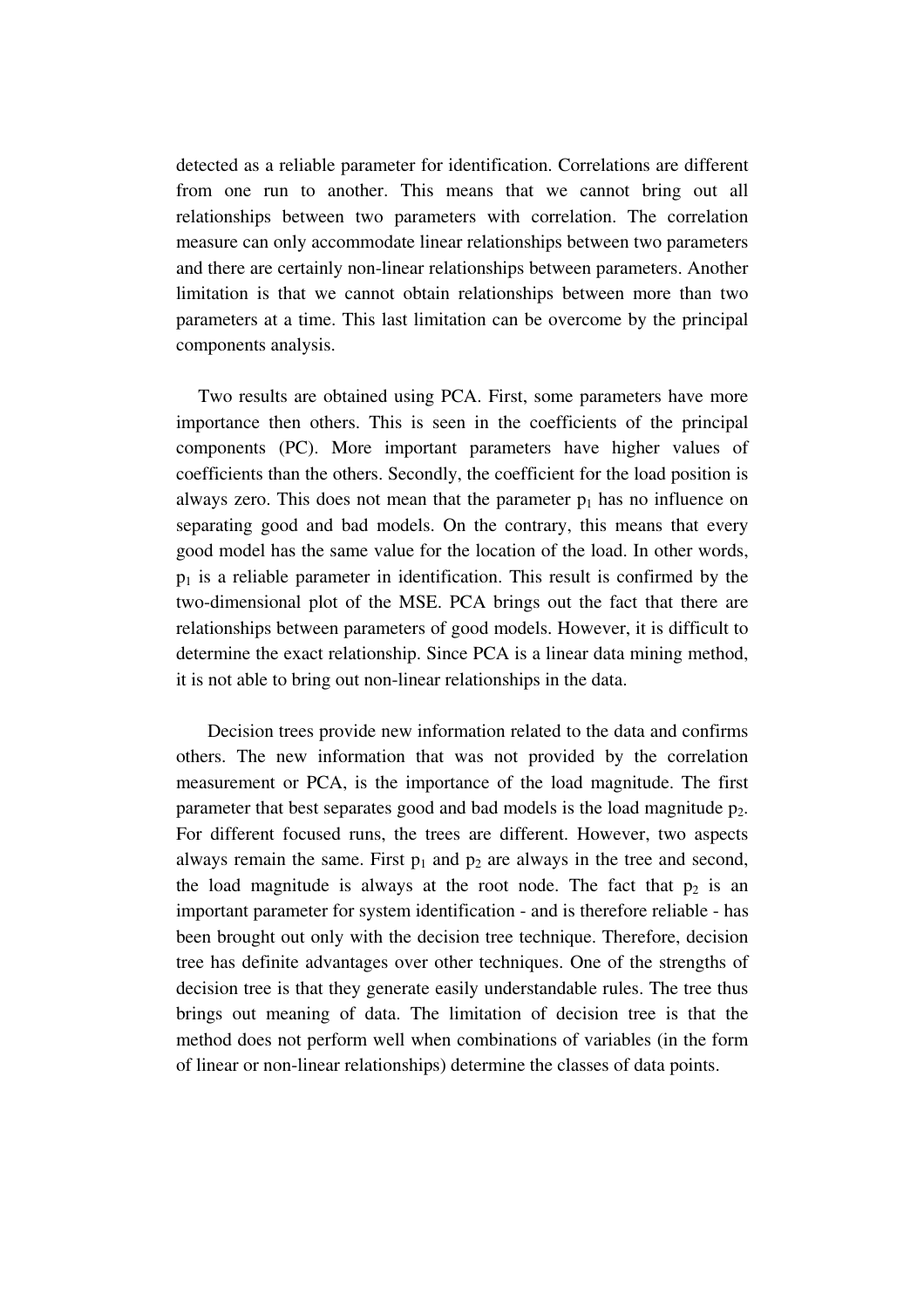# **5. Concluding remarks**

Conclusions from this study are the following

- The system identification methodology that has been developed is able to identify candidate models as well as provide indications related to the reliability of identification.
- Data mining techniques are useful for bringing out common characteristics of the set of good models.
- If there are independent variables whose values can be uniquely identified, they are spotted by the correlation measurement. Nondiagonal terms are nearly zero for these variables.
- The first principal components in PCA consist of independent variables whose values are identified. A few principal components are sufficient for explaining the variation in data.
- Decision trees bring out variables that separate good and bad models.
- All the three techniques namely, correlation, PCA and decision trees, are unable to bring out non-linear relationships between model variables.

The methodology that is described in this paper has the potential to be applied to domains outside structural engineering. The methodology is already proving to be a valuable tool for engineers who are involved in the task of monitoring and maintenance of engineering systems.

# **ACKNOWLEDGEMENTS**

This research is funded by the Swiss National Science Foundation (NSF).

# **References**

- [1] Ljung L., System Identification Theory For the User, Prentice Hall, 1999.
- [2] Friswell M.I. and Mottershead J.E., Finite Element Model Updating in Structural Dynamics, Kluwer, New York, 1995.
- [3] Brownjohn JMW, Xia P.Q., Hao H., Xia Y., Civil structure condition assessment by FE model updating: methodology and case studies. *Finite elements in analysis and design, 37*, pp. 761-775, 2001.
- [4] Koh C.G., Chen Y.F., Liaw C.-Y., A hybrid computational strategy for identification of structural parameters, *Computers and Structures*, 81, pp. 107–117, 2003.
- [5] Castello D.A., Stutz L.T., Rochinha F.A., A structural defect identification approach based on a continuum damage model, *Computers and structures*, 80, pp. 417-436, 2002.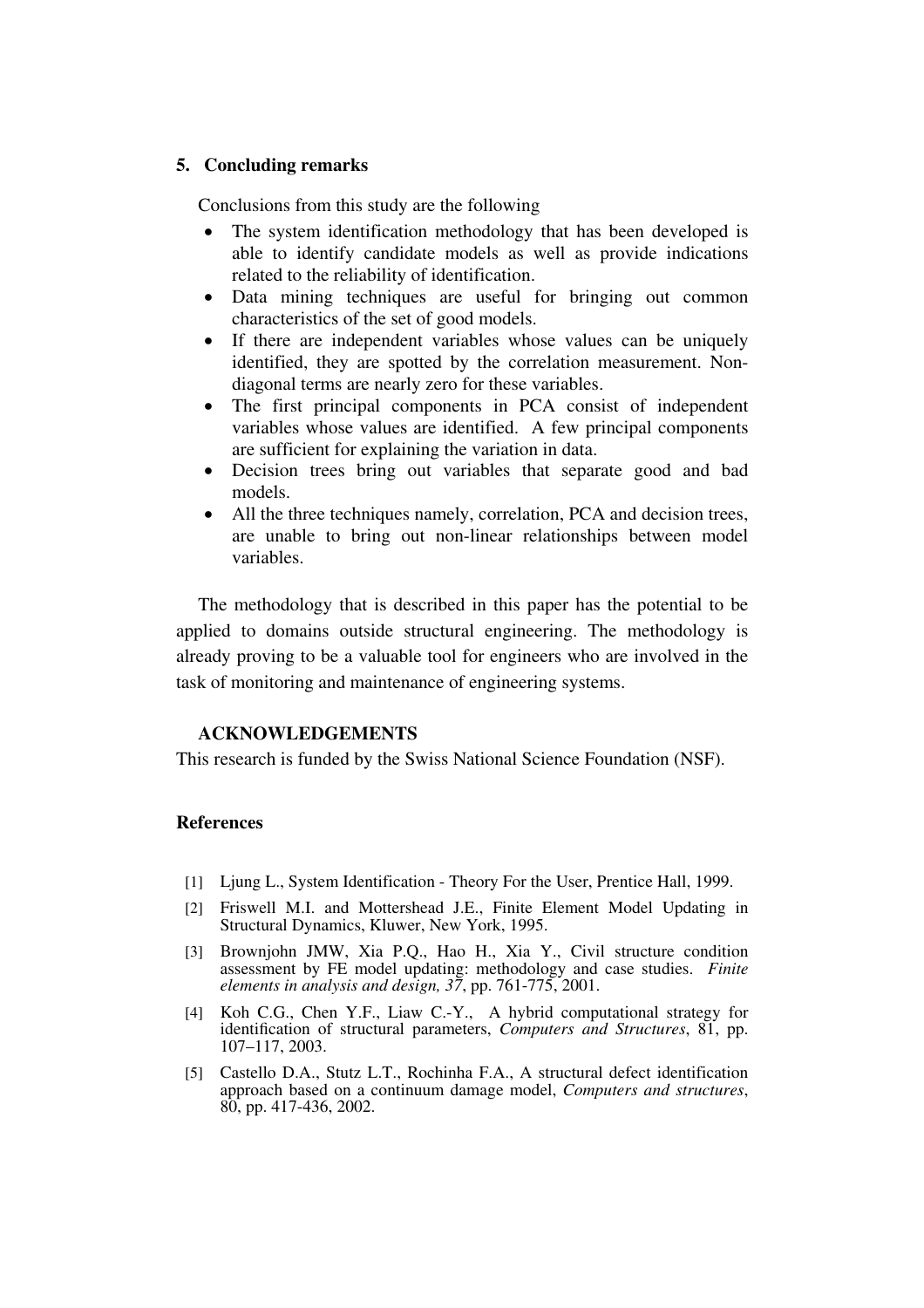- [6] Teughels A., Maeck J., Roeck G., Damage assessment by FE model updating using damage functions, Computers and structures, 80, pp. 1869- 1879, 2002.
- [7] Modak S.V., Kundra T.K., Nakra B.C., Comparative study of model updating studies using simulated experimental data, *Computers and Structures*, 80, pp. 437-447, 2002.
- [8] Hemez F.M., Doebling S.W., Review and assessment of model updating for non-linear, tansient dynamics, *Mechanical Systems and Signal Processing*, Vol 15(1), pp.45-74, 2001.
- [9] Sohn H., and Law K.H., "Damage Diagnosis using Experimental Ritz Vectors," *Journal of Engineering Mechanics*, ASCE, Vol. 127, No. 11, pp. 1184-1193, 2001.
- [10] Hu N., Wang X., Fukunaga H., Yao Z.H., Zhang H.X. and Wu Z.S., Damage Assessment of Structures Using Modal Test Data, *International Journal of Solids and Structures*, 38, pp. 3111-3126, 2001.
- [11] Beck J.L. and Katafygiotis L.S., Updating Models and Their Uncertainties. I: Bayesian statistical framework, Journal of Engineering. Mechanics. 124, pp. 455-461, 1998.
- [12] Katafygiotis L.S. and. Beck J.L., Updating Models and Their Uncertainties. II: Model Identifiability, J. Engrg. Mech. 124, 463, 1998.
- [13] Chaudhary M.T.A., Abe M, Fujino Y., and Yoshida J., Performance Evaluation of two Base-Isolated Bridges using Seismic Data, *Journal of Structural Engineering*, ASCE, Vol.116, No.10, pp.1187-1195, 2000.
- [14] Abe M., Vibration control of structures with closely spaced frequencies by a single actuator, *Journal of Vibration and Acoustics*, Transactions of the American Society of Mechanical Engineers, Vol.120, pp.117-124, 1998.
- [15] Reich, G. W. and Park, K. C., A Theory for Strain-Based Structural System Identification, *Journal of Applied Mechanics*, 68(4), 521-527, 2001.
- [16] Park K.C. and Felippa, C.A., A flexibility-based inverse algorithm for identification of structural joint properties, In Proceedings of ASME symposium on computational methods on inverse problems, 15-20 November 1998, Anaheim, CA, 2001.
- [17] Yu L., Law S.S., Link M., Zhang L.M., Damage Detection in Bolted Joint Structures using Element Contribution to Modal Strain Energy, In Proceedings of the Second International Conference on *Identification in Engineering Systems,* Swansea, M.I. Friswell, J.E. Mottershead and A.W. Lees (eds.), pp. 516-526, 1999.
- [18] Robert-Nicoud Y., Raphael B., Smith IFC., (2005). System Identification through model composition and stochastic search, In print, ASCE, Journal of computing in civil engineering.
- [19] Robert-Nicoud Y., (2003). Une méthodologie mesures-modèles pour l'identification de systèmes de génie civil, PhD. thesis, EPFL, Lausanne.
- [20] Webb A.R., Statistical pattern recognition, John Wiley, 2002.
- [21] Larose D.T., Discovering knowledge in data: an introduction to data mining, Wiley-Interscience, 2005.
- [22] Hand D. Manila H. and Smyth P., Principles of data mining, MIT Press, 2001.
- [23] Banks D., Classification, clustering, and data mining applications : proceedings of the meeting of the International Federation of Classification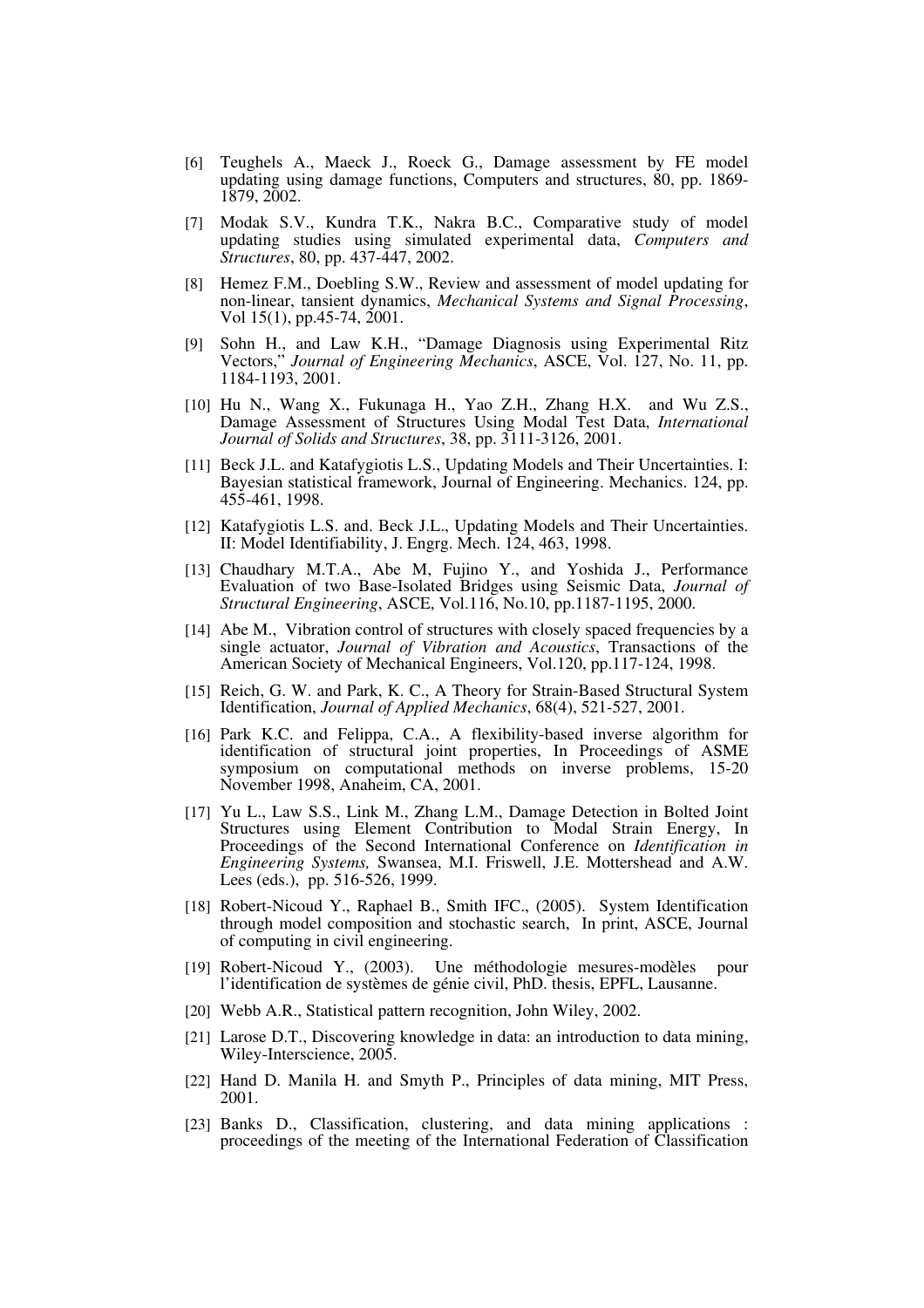Societies (IFCS), Illinois Institute of Technology, Chicago, 15 - 18 July 2004 / David Banks editor.

- [24] Ghosh A., Evolutionary computation in data mining, Studies in fuzziness and soft computing, vol. 163. 2005.
- [25] Raphael B. and Smith I.F.C, Fundamentals of computer aided engineering, John Wiley, UK,. July, 2003a.
- [26] Raphael B. and Smith I.F.C. (2003), "A direct stochastic algorithm for global search", J of Applied Mathematics and Computation, Vol 146, No 2- 3, pp 729-758.
- [27] Falkenhainer B., Forbus K.D. (1991). Compositional modeling: Finding the right model for the job, Artificial Intelligence, vol. 51, pp. 95-143.
- [28] Robert-Nicoud Y., Raphael B., Smith IFC., (2004). Configuration of measurement systems using Shannon's entropy function, Computers and structures, 83, pp. 599–612, 2005.
- [29] Shannon C. and Weaver W., The Mathematical Theory of Communication, University of Illinois Press, 1949.
- [30] Jackson J.E., A user's guide to principal components. *Wiley series in probability and mathematical statistics*, 1991.
- [31] Breiman L., Friedman J.H., Olshen R.A. and Stone C.J., Classification and regression trees. Wadsworth International Group, Belmont, California, 1984.
- [32] Robert-Nicoud Y, Raphael B, Burdet O, Smith IFC. Model identification of bridges using measurement data. J Comput Aided Civil Infrastruct Eng, Vol 20 (2005) pp. 118–131.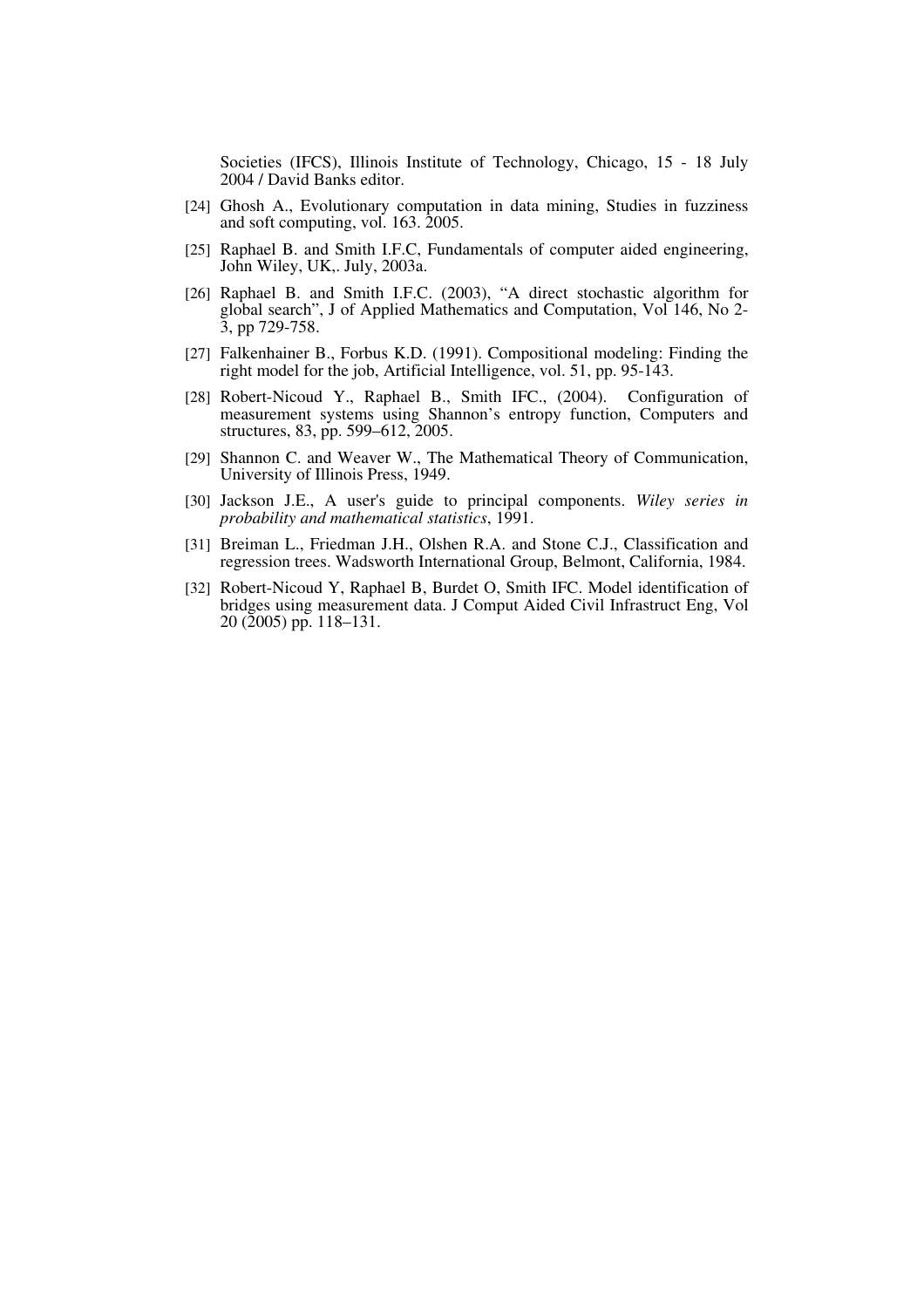

Fig. 1 A system identification methodology using a population of candidate models (adapted from [18]). Rounded rectangles indicate procedures; ordinary rectangles indicate data.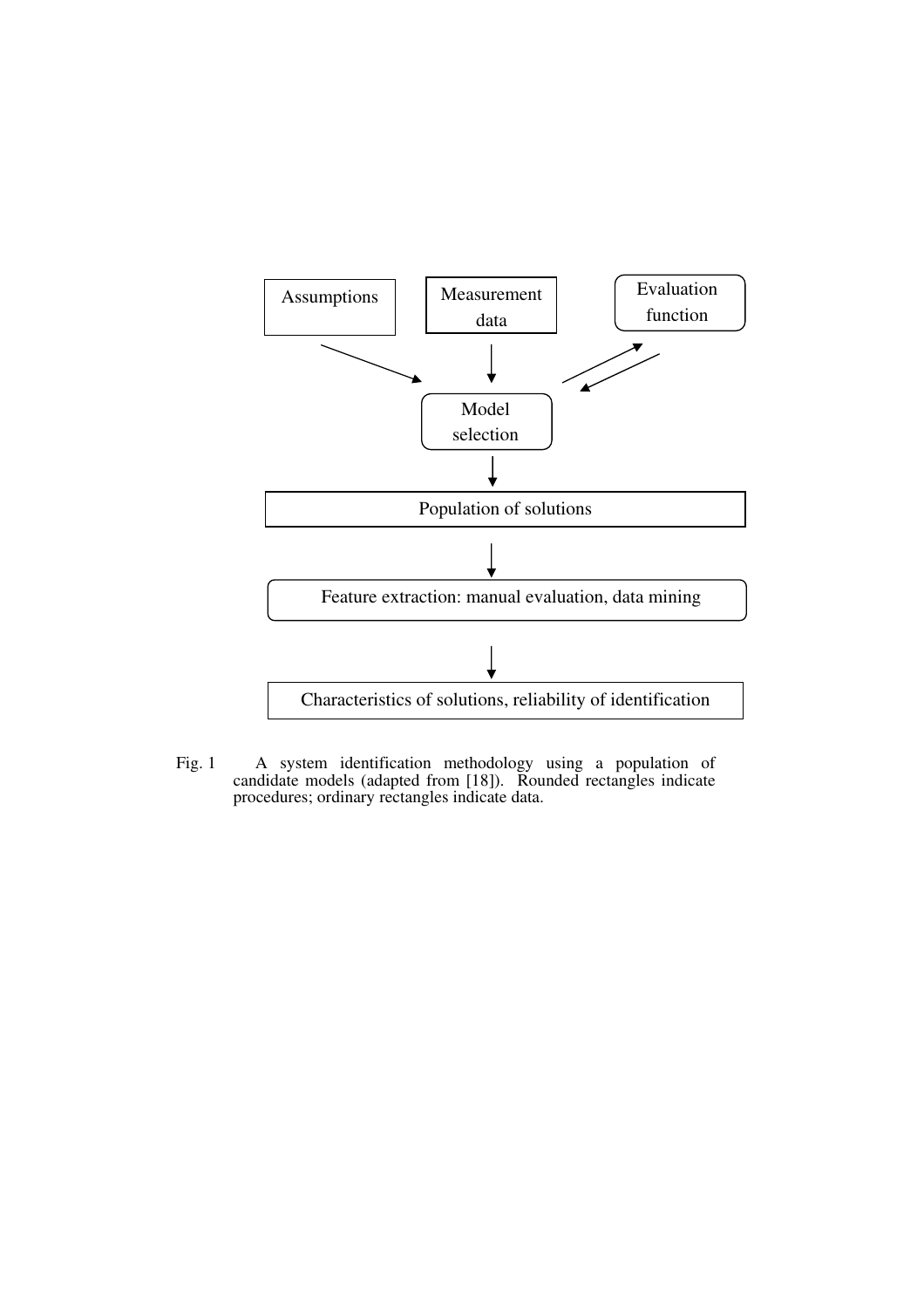

Fig. 2 Examples of situations where data mining helps to discover patterns in data.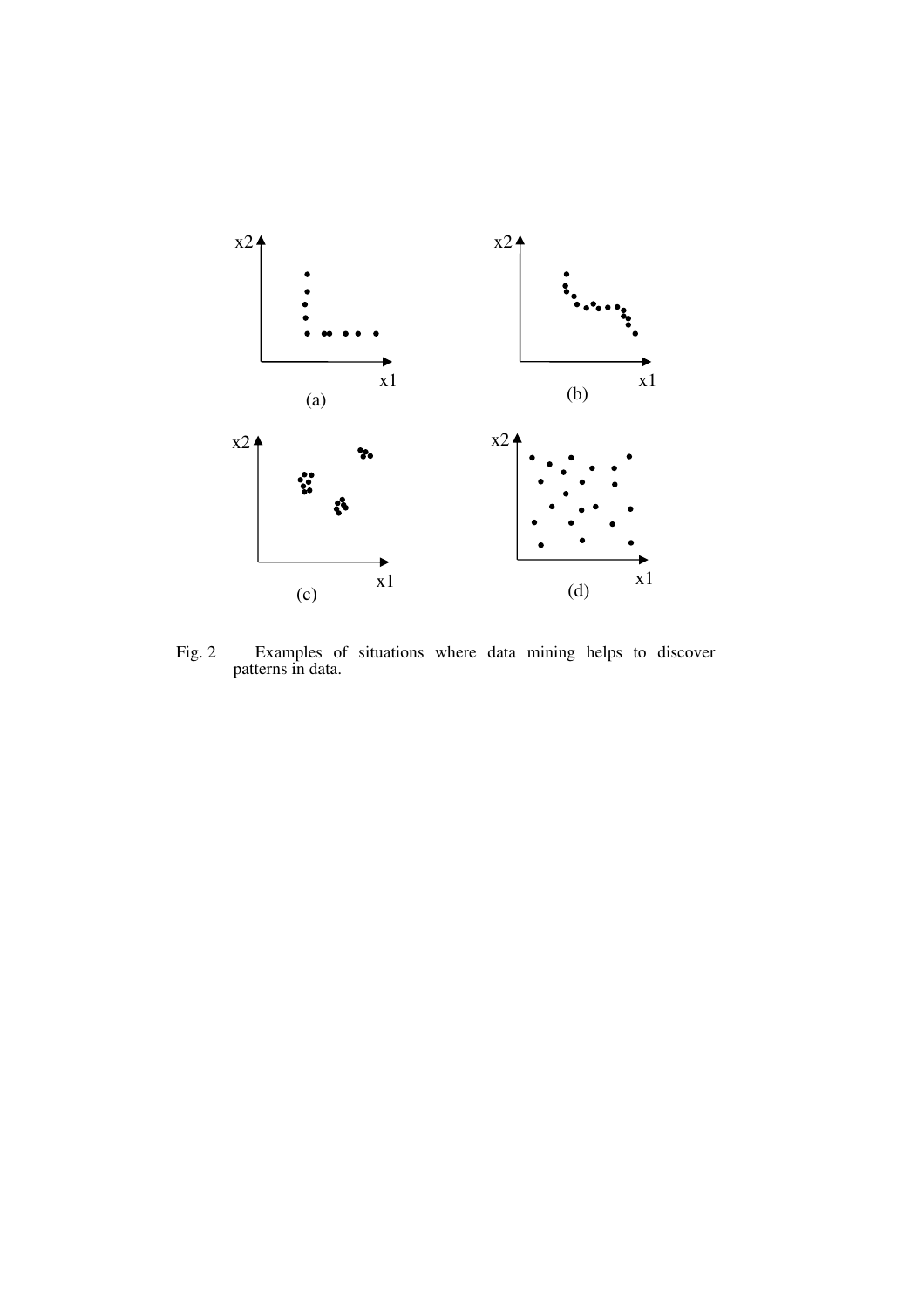

Fig. 3 Flowchart of the methodology (adapted from [18])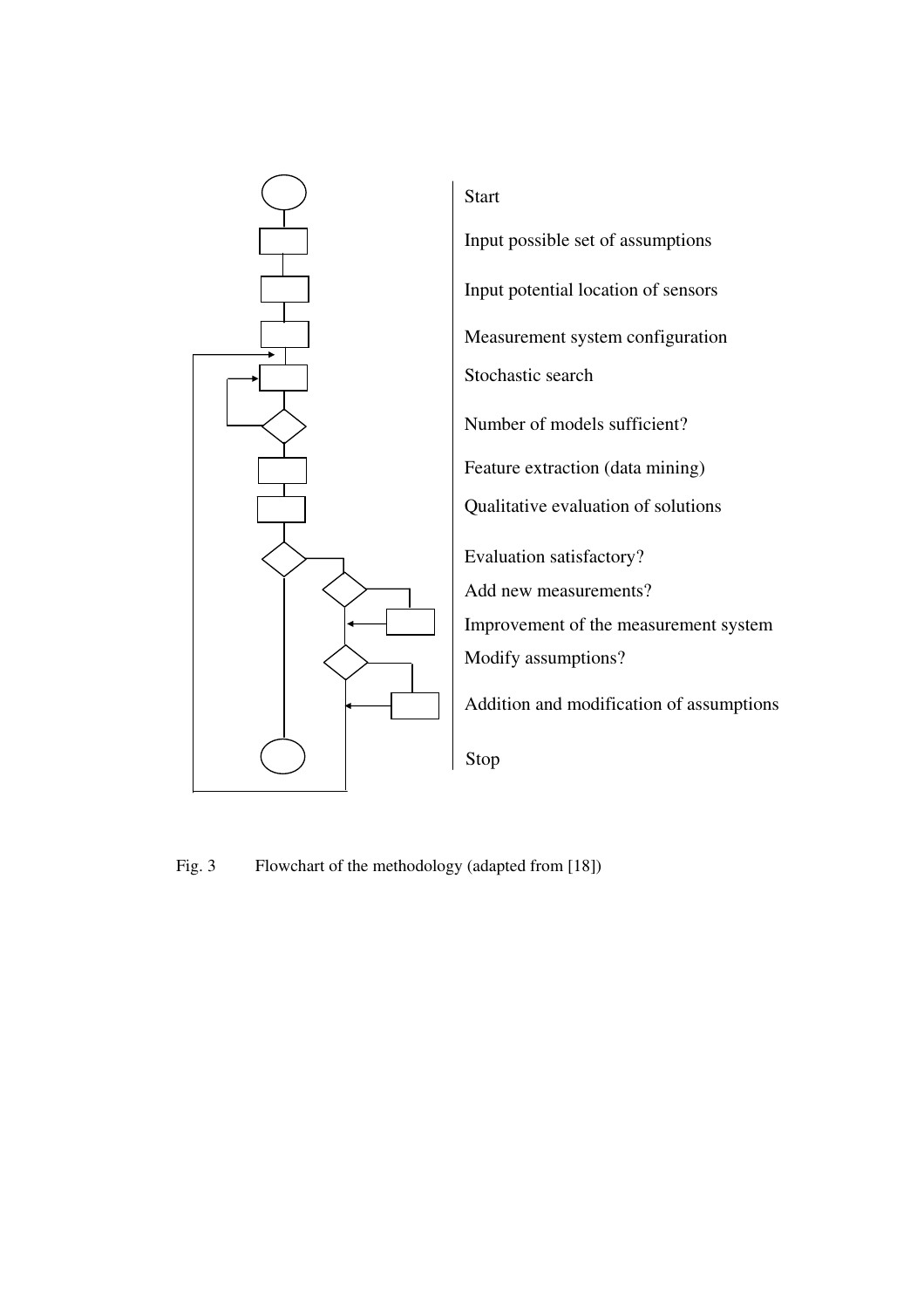

Fig. 4 Variables in the system identification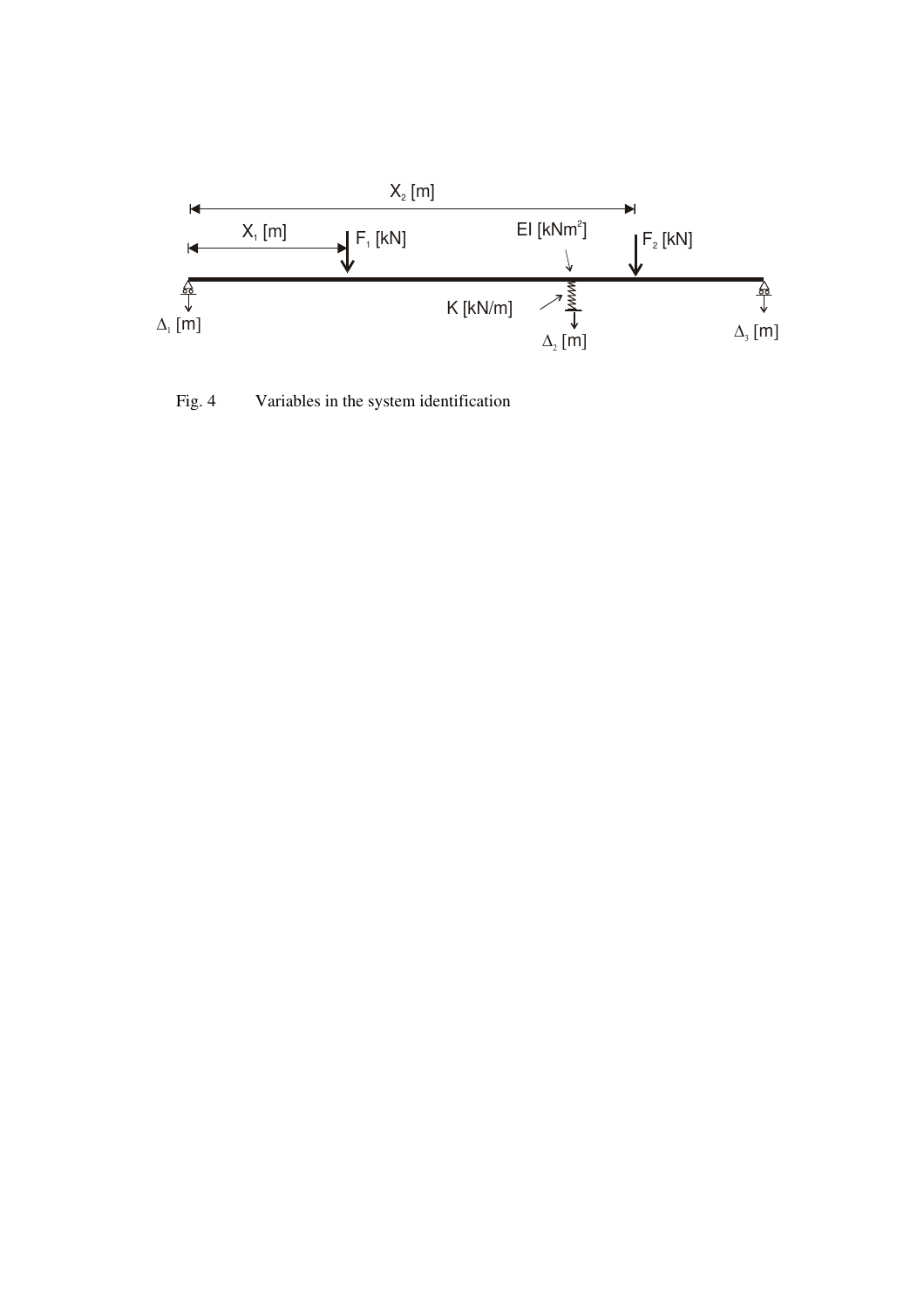

Fig. 5 The first two components explain more than 80% of the variations in the model data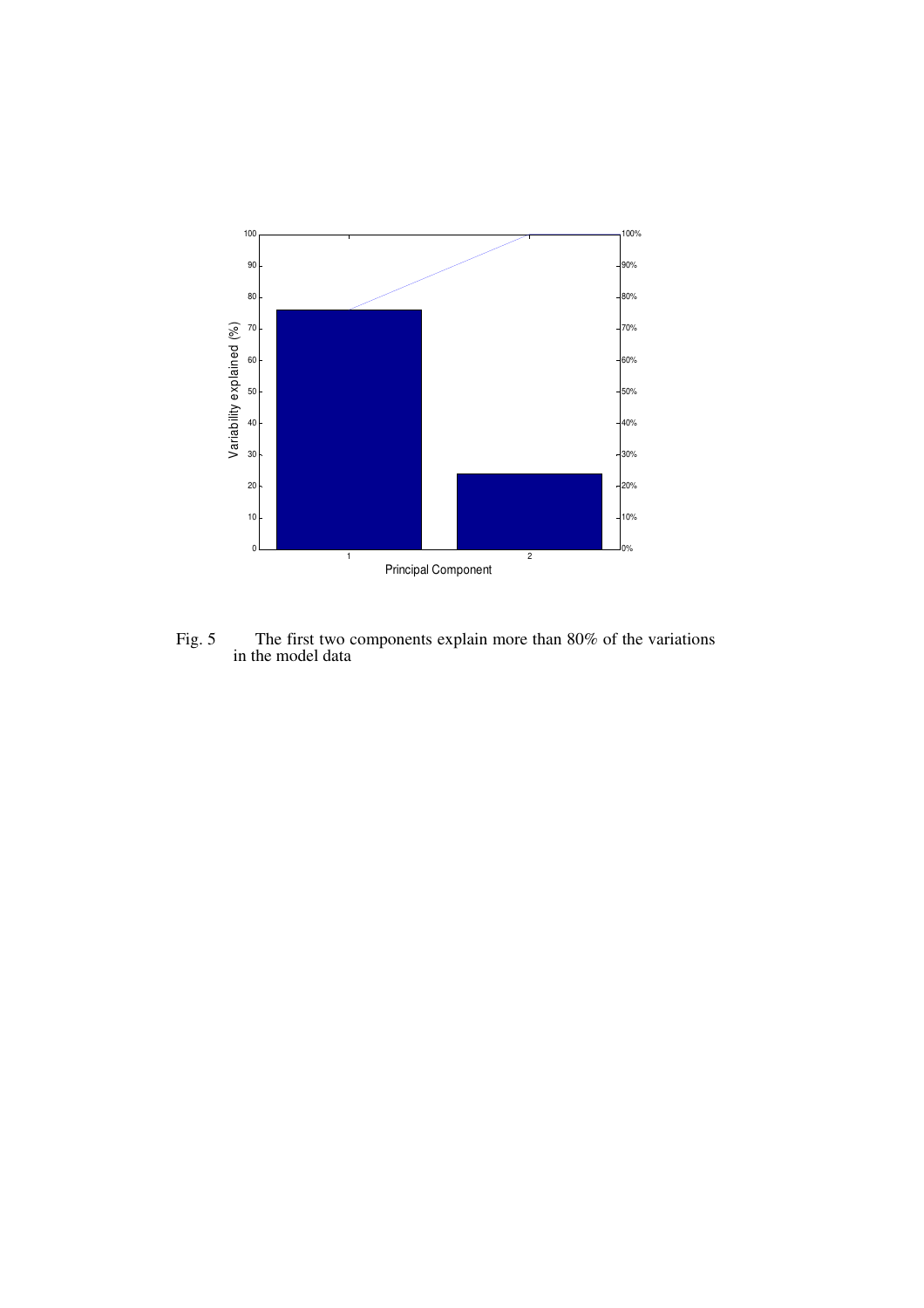

Fig. 6 Plot of mean square error versus load position for the case of timber beam supported on springs. All good models contain the load at node 10.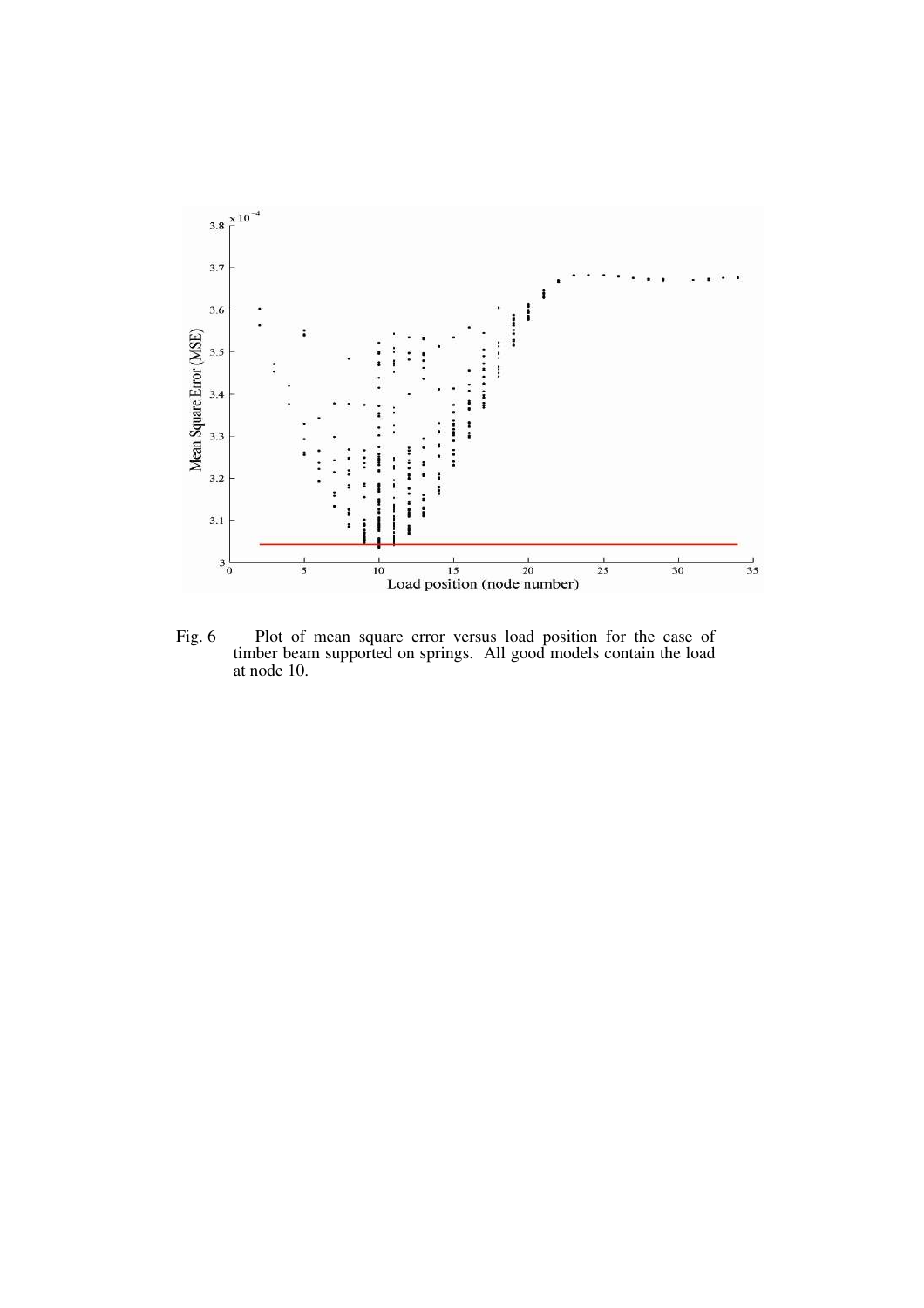

Fig. 7 Plot of mean square error versus spring stiffness for the case of timber beam supported on springs.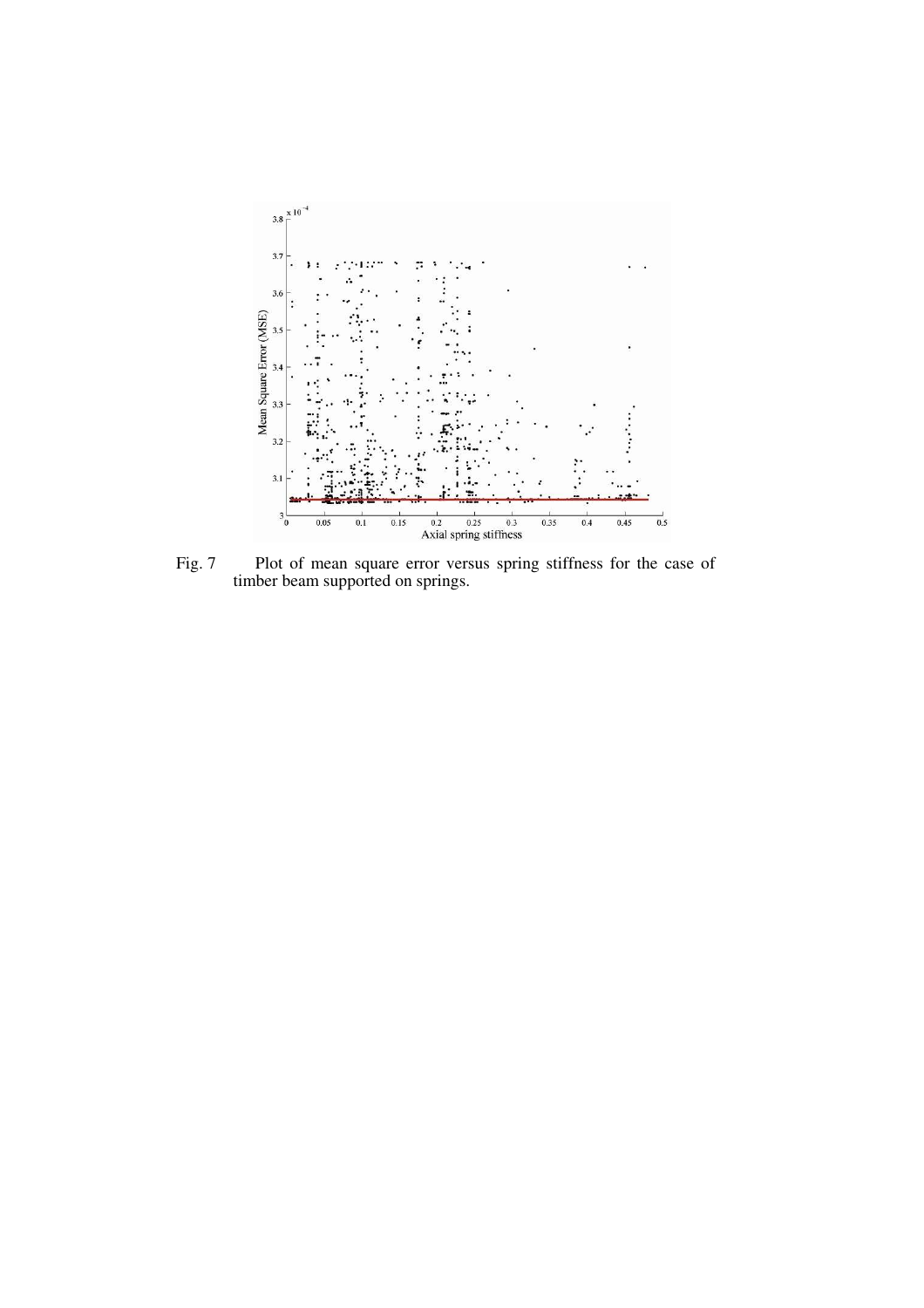

Fig. 8 A decision tree constructed on data from a focus run. The number 1 means a set of bad models and 2 a good set.